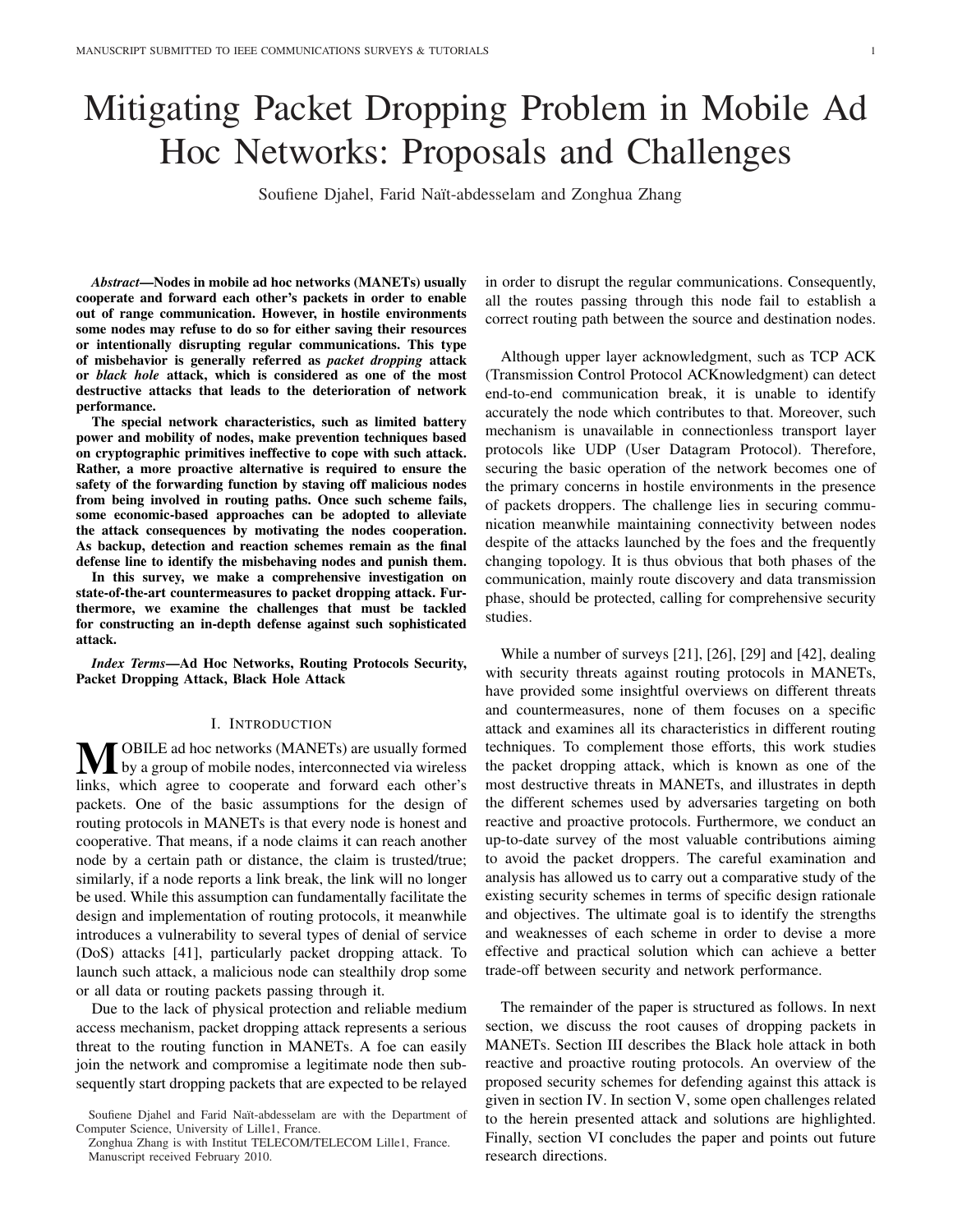### II. ROOT CAUSES OF PACKET DROPPING IN MANETS

Before analyzing the packet dropping attack in details, let us first summarize the different motives that incite some nodes to drop a packet rather than sending or relaying it. In general, a packet can be dropped at either MAC or network layers due to the following reasons:

- The size of packets' transmission buffer at MAC level is limited; therefore whenever the buffer is full any new packet arriving from higher layers will be dropped (buffer overflow).
- IEEE 802.11 protocol's [4] rules: a data packet is dropped if its retransmission attempts or the one of its corresponding RTS (Request To Send) frame has reached the maximum allowed number, owing to node's movement or collision (a lot of contending nodes).
- A data packet may be dropped or lost if it is corrupted during transmission due to some phenomenon specific to radio transmissions such as interference, hidden nodes and high bit error rate.

In addition to these causes, a selfish node may refuse to relay a packet aiming to economize its energetic resources in order to extend its lifetime or simply because its battery power is drained. Moreover a malicious node involved in a routing path may intentionally drop the packets at network layer in order to provoke a collapse in network performances. Furthermore, it can modify the IEEE 802.11 MAC protocol's parameters to provoke packet dropping. According to this analysis, packet dropping problem still open the door to new challenges in MANETs. For example, how can we recognize the reason leading a node to drop others' packets? In other words, how can we know the intention of a node to accuse it as malicious, selfish or legitimate?

# III. BLACK HOLE ATTACK IN MANETS

The black hole attack in MANETs can be classified into several categories in terms of the strategy adopted by the malicious node to launch the attack. In particular the malicious node can intentionally drop all the forwarded packets going through it (black hole), or it can selectively drop the packets originated from or destined to certain nodes that it dislikes. Furthermore, a special case of black hole attack dubbed *gray hole* attack is introduced in [23]. In this attack, the malicious node retains a portion of packets (one packet out of N received packets or one packet in a certain time window), while the rest is normally relayed.

In order to launch a black hole attack, the first step for a malicious node is to find a way that allows it to get involved in the routing/forwarding path of data/control packets. To do so, it exploits the vulnerabilities of the underlying routing protocols which are generally designed with strong assumption of trustworthiness of all the nodes participating in the network. Thus, any node can easily misbehave and provoke a severe harm to the network by targeting both data and control packets.

Dropping data packets leads to suspend the ongoing communication between the source and the destination node. More seriously, an attacker capturing the incoming control packets can prevent the associated nodes from establishing routes



Fig. 1: Route discovery in AODV

between them. To facilitate understanding, we illustrate them using two representative routing protocols in MANETs, OLSR (Optimized Link State Routing) [16] and AODV (Ad hoc On Demand Distance Vector) [14], which are table-driven and ondemand respectively.

# *A. Routing protocol-specific attack*

We first address black hole problem in the two routing protocols cited above.

*1) Black hole attack in AODV:* In order to discover a new path towards a faraway destination, the source node broadcasts a RREQ (Route REQuest) message with unique identifier to all its neighbors. Each receiver rebroadcasts this RREQ to all its neighbors until reaching the intended destination as depicted in Fig. 1. On receiving the RREQ message, the destination node updates the sequence number of the source node and sends a RREP (Route REPly) message back to its neighbor which has relayed the RREQ. On the other hand, an intermediate node having a route to the destination with destination sequence number greater or equal to the one in RREQ can send back a RREP packet to the source node without relaying the RREQ to the destination. Notice that the links between nodes may be lost due to nodes' mobility, so a RERR (Route ERRor) message is generated and forwarded back to the source node to report the link failure. Thus, the source node initiates a new route discovery to replace the failed path.

The DSR (Dynamic Source Routing) [5] protocol uses the same mechanism as AODV to discover new routes, however the complete path to the destination is chosen by the source node and loaded in the packet header. All the intermediate nodes have to relay the packets with respect to the route specified in the packet header. This feature is important in some cases in order to satisfy QoS (Quality of Service) [47] requirements by performing load balancing between the relay nodes. In this case, the source node sends the packets through different paths to avoid overloading any node in the network.

In on-demand routing protocols, dropping control packets might be the greatly benefit for both selfish and malicious nodes. Specifically, once dropping the RREQ packets, a selfish node prevents the established routes from passing through it and consequently it saves its energy for transmitting its own packets. Likewise, a malicious node can drop the RERR packets in order to prolong the duration of use of the broken routes. As a result, the network throughput collapses sharply since no packet reaches its destination.

A prerequisite for a node to launch a black hole attack is to be involved at least in one routing path. To this end, the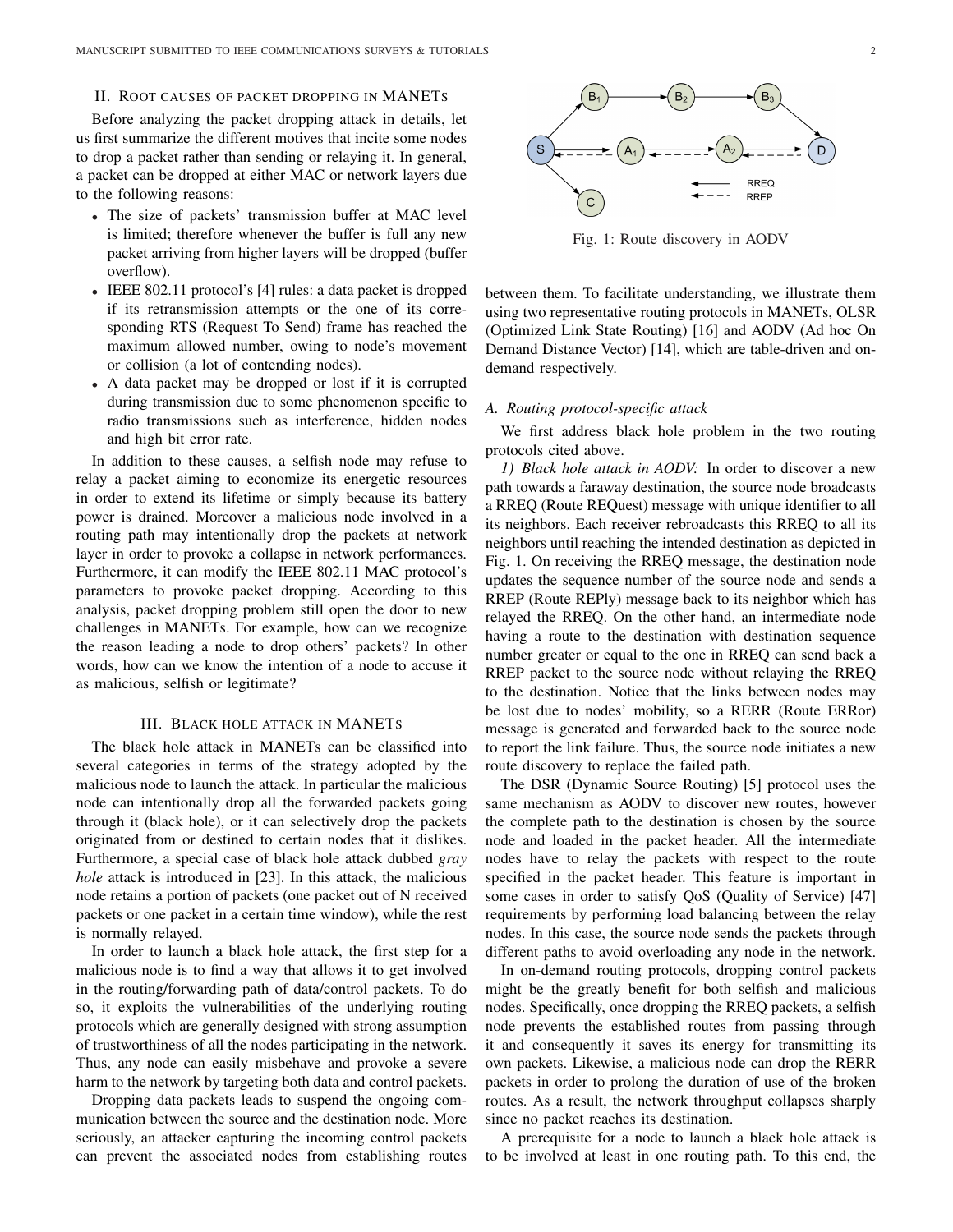

Fig. 2: Black hole attack in AODV

TABLE I: The values of the different fields of RREQ and RREP packets sent or forwarded by both legitimate and malicious nodes: (i) the nodes  $A_1$  and  $A_2$  forward correctly the RREQ and RREP packets (ii) the node  $C$  spoofs the destination node's address (D) and augments illegitimately the Dst-Seq-Num

|               | <b>RREO</b> |       |       | <b>RREP</b> |       |       |  |
|---------------|-------------|-------|-------|-------------|-------|-------|--|
| <b>Sender</b> | S           | $A_1$ | $A_2$ | D           | $A_2$ | $A_1$ |  |
| IP-src        | S           | $A_1$ | $A_2$ | 1)          | $A_2$ |       |  |
| Dst-adr       |             |       |       |             |       |       |  |
| Dst-Seq-Num   | 40          |       |       |             |       |       |  |

malicious node applies the strategies illustrated below.

- As shown in Fig. 2, C is a malicious node whereas S and D are the source and destination nodes, respectively. First, the node S broadcasts RREQ packet to its one hop neighbors. Then, upon receiving this packet each neighbor node is supposed to rebroadcast it if a route cache towards the destination is unavailable. However, the node C disobeys this rule and claims that it has the shortest path to the destination and sends a RREP packet back to node S. Consequently, if the RREP packet sent by node D or any honest intermediate node, which has a fresh route to D, reaches the node S before the C's RREP then everything works well. Otherwise, the source node S deems that the route passing through the node C is the shortest path, and thus it starts transmitting data packets towards C which in its turn drops them.
- Another strategy to launch the attack can be described as follows: an intermediate node C spoofs the IP address of the destination D, inciting the source node S to establish the path towards C, instead of D. To illustrate that let us consider the network topology depicted in Fig. 2, when the attacker node C receives a RREQ packet it transmits a RREP packet to reply back to S claiming that it is the intended destination. Moreover, it increases the Destination Sequence Number (Dst-Seq-Num) received in RREQ packet by a value larger than one as shown in Table I, where the node C sets Dst-Seq-Num to 55 rather than 41 to guarantee that the source node S chooses it as the actual destination. The consequences of this attack strategy are similar to the previous one.

*2) Black hole attack in OLSR:* The Optimized Link State Routing protocol (OLSR) is a proactive routing protocol designed for large and dense networks. The main optimization of this protocol is achieved through the use of MPRs (MultiPoint



Fig. 3: The MPR set of node T before launching the attack



Fig. 4: The new MPR set of node T after the spoofing link attack is launched

Relays) which are a set of neighbor nodes that represent the unique responsible for spreading the local link state information to the whole network, thereby reducing the induced overhead. Notice that the local link state information is periodically advertised by the MPR nodes via the transmission of TC (Topology Control) messages. In OLSR, each node selects its MPR set from its one hop neighbors set such that it can easily reach all its two hop neighbors with minimum number of retransmissions. The MPR selection function depends on the number of two hop neighbors reachable through the candidate node and its 'Willingness' value obtained from Hello message. This value indicates the readiness of a node, according to its own resources, to forward the packets of its neighbors. Nodes with higher willingness value are given higher priority to be selected as MPR.

The main functionality of OLSR is neighbor sensing and topology dissemination. Neighbor sensing is accomplished through the periodic exchange of Hello messages, in which every node advertises its neighbor set along with the state of the link connecting it to each neighbor. In addition to that, it indicates whether a given neighbor has been chosen as MPR or not. To disseminate the topological information, each MPR node broadcasts periodically a TC message that contains its MPR selectors set. Using this information, each node constructs a partial topology graph of the network which allows it to establish routes to non-neighboring nodes.

Since TC messages are flooded across the whole network, the attack can occur either at the origin or forwarding point. The damage resulted from targeting a TC message is more severe than that caused by misusing Hello messages as the TC messages are used globally by the whole network for routes calculation. A malicious node may simply send a TC message claiming to be the MPR of nodes although it is not. Therefore, as the network depends on the MPRs for routing services, a malicious node that manages to become an MPR can easily launch a black hole attack on the network. In what follows, we present the strategy adopted by a node to launch a black hole attack.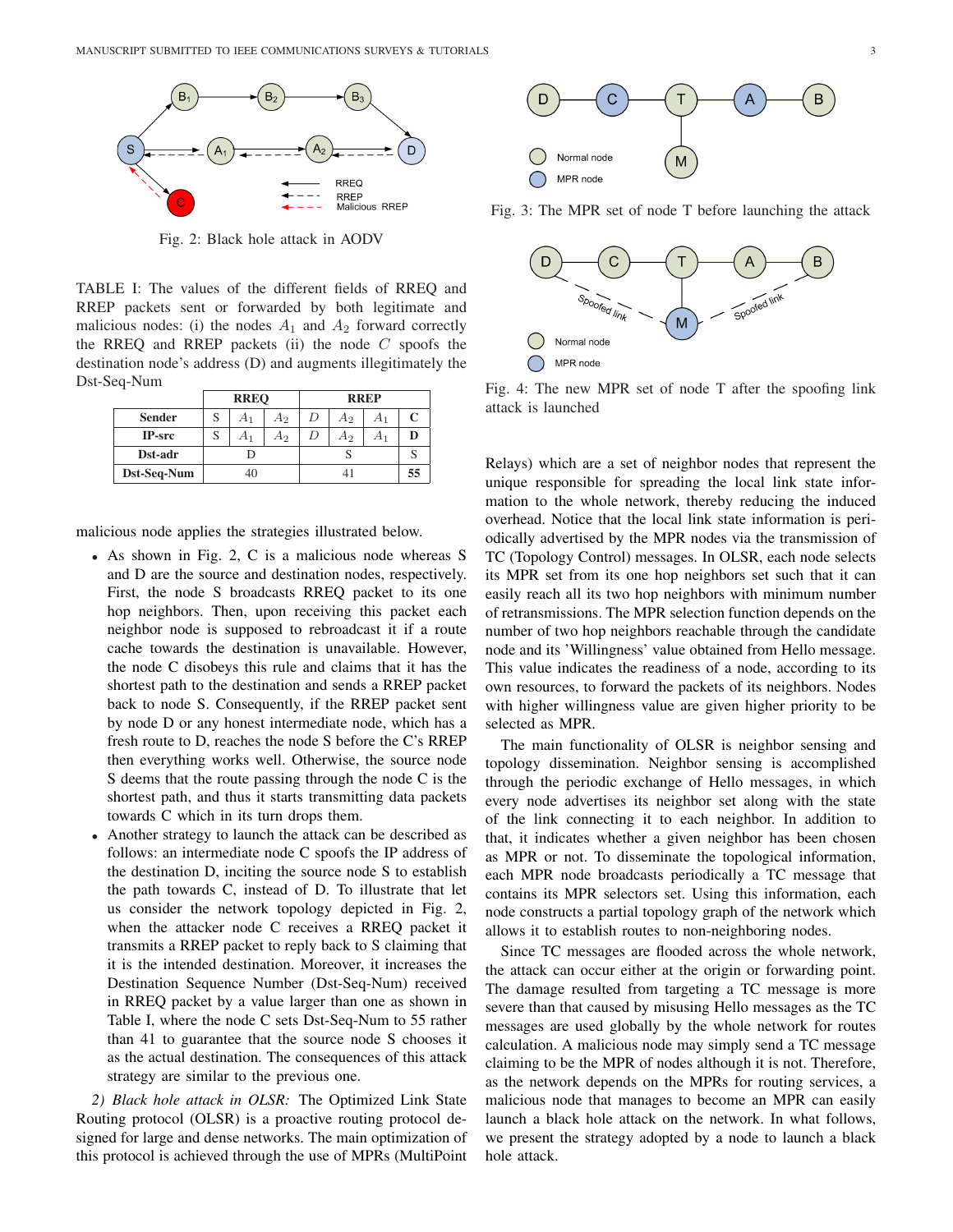TABLE II: Example of Hello message sent by node M

| Originator-adr | 1-hop neighbors |
|----------------|-----------------|
| M              | <b>T. B. D</b>  |

- Gain an MPR position in the network: a simple way for a malicious node to be an MPR is to set constantly its willingness field to the highest allowed value regardless of its available resources. Thus it compels all its neighbors to elect it as MPR. Besides, it may force a target node to select it as the only MPR by spoofing links with all its 2-hop neighbors as described below. To illustrate this scenario, let us consider the network topology depicted in Fig. 3, where the nodes A and C constitute the MPR set of the node T. The malicious node M generates its Hello message in which it advertises the non-neighboring nodes B and D as its neighbors, as illustrated in Table II. According to the MPR computation heuristic [16], the node T must choose M as the only MPR node, as shown in Fig. 4, since it has connections to the whole set of its two hop neighbors (B, D). Notice that the node M can learn the T's two hop neighbors set by analyzing the received TC messages along with the T's Hello message.
- Drop all control or data packets supposed to be relayed: as an MPR, a node can carry out the following disruptions:
	- Correctly participates to TC message forwarding function but fails to deliver data packets for other msg3:  $M \rightarrow T_1$ :  $Hello, \{T_1, ASYM\}$ . nodes.
	- Drops all TC messages sent or relayed by its MPR selector nodes. For example, in the network topology depicted in Fig. 5 the malicious node M refuses to relay the TC messages generated by the node T. Thus this makes the routes towards the MPR selectors of node T unknown for the rest of the network. The Fig. 6 illustrates that, where the nodes  $A_1$ ,  $A_2$  and  $A_3$  are hidden from the nodes  $B$  and  $C$  because the T's TC message has not been received.
	- Colludes with another neighbor MPR node to make the previous attack harder to be detected as illustrated in [50].

In heterogeneous networks such as MANETs the status of asymmetric links is more likely to be observed. As an example, the topology depicted in Fig. 7 shows two asymmetric links connecting  $T_1$  with  $T_2$  and  $T_2$  with M. Malicious nodes (such as node M in Fig. 7) may get benefits from that and exploit it to launch a black hole attack. To do so, the node M tries to create a false symmetric link between  $T_1$  and  $T_2$ . The establishment of this fake symmetric link requires five steps as follows:

msg1:  $T_1 \longrightarrow * : Hello, \{\emptyset\}.$ 

During neighbor discovery phase, the node  $T_1$  broadcasts an empty Hello message that reaches both nodes  $T_2$  and M.

 $A<sub>1</sub>$ 

Fig. 5: The network topology held by the nodes B and C before the attack, where they are able to communicate with the T's MPR selectors nodes.



Fig. 6: The network topology held by the nodes B and C after the attack, where the nodes  $A_1$ ,  $A_2$  and  $A_3$  are unknown for them.

msg2:  $T_2 \longrightarrow * : Hello, \{T_1, ASYM\}.$ 

Next, the node  $T_2$  advertises, in its Hello message, that the node  $T_1$  is an asymmetric neighbor.

Upon receiving the message msg2, the node  $M$  maliciously forwards it to the node  $T_1$  albeit it is not supposed to do.

msg4:  $T_1 \longrightarrow * : Hello, \{T_2, SYM\}.$ 

When the message msg3 reaches the node  $T_1$ , it finds its identity included in the advertised neighborhood list and consequently it concludes that it is a symmetric neighbor of  $T<sub>2</sub>$ . Hence, it advertises this new link status in its Hello message.

msg5: 
$$
T_2 \longrightarrow
$$
  $\longrightarrow$   $\colon$  *Hello*, { $T_1$ , *SYM*}.

On receiving the Hello message msg4, the node  $T_2$  changes its link status with  $T_1$  to symmetric.

As a result, the victim nodes  $T_1$  and  $T_2$  infer that they are connected through a symmetric link while it is not. So, all control packets, such as TC messages, generated by the MPR selectors of node  $T_2$  will not reach the whole network. As a result, the network may be partitioned.

Notice that ∗ denotes the dissemination of a message and {*Id, link*} refers to the content of Hello message, where *Id* is the neighbor identity and *link* is the status of the link connecting the sender of the message and the node *Id*.

#### *B. Inter-layer attack*

In this attack, the malicious node modifies the default configuration of IEEE 802.11 MAC protocol, for example it denies the response to the RTS packet sent by its neighbors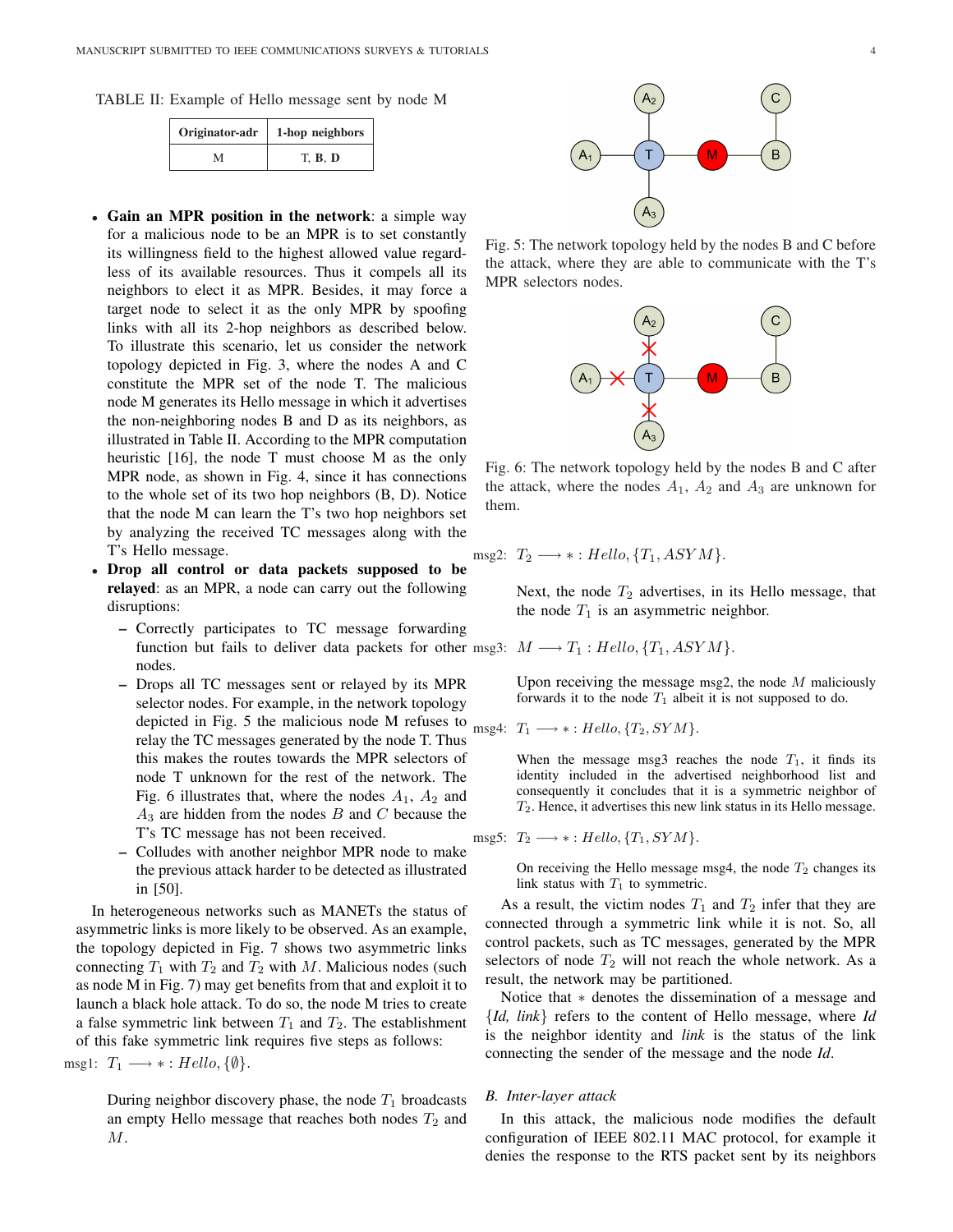

Fig. 7: Fake symmetric link created between nodes  $T_1$  and  $T_2$ 



Fig. 8: Inter-layer attack description

rather than sending a CTS (Clear To Send) packet after the SIFS (Short Inter Frame Space) period. When the CTS timeout expires, the sender of RTS infers that the malicious node didn't receive it correctly (i.e, a collision is occurred), as stated in [4]. Thus it retransmits the RTS after waiting for a new backoff time. After several retransmission attempts (RTattempts), the sender of RTS abandons the transmission of the corresponding data frame whenever the number of attempts reaches the SRL (Short Retry Limit) as depicted in Fig. 8. This attack may disrupt the route discovery process in reactive routing protocols, such as AODV, when the malicious node drops the RTS of the RREP packet, which leads to initiating a new route discovery. Moreover, this misbehavior can trigger a route maintenance process since the sender node will conclude that the link with the malicious node is broken. Consequently, the network performance degrades sharply.

# IV. SECURE MANETS AGAINST BLACK HOLE ATTACK

Recently, many investigations have been done in order to improve the security in MANETs, most of which are relied on cryptographic based techniques in order to guarantee some properties such as data integrity and availability. In what follows, we give a snapshot of the mostly used cryptographic primitives in MANETs.

### *A. Overview of the cryptographic primitives*

As MANETs become more ubiquitous, the need for providing adequate security tools gets to be more obvious. The existing security schemes in such networks use generally one or more of the following cryptographic technologies: symmetric-key cryptography [15], digital signature [3], threshold cryptography [1] and one way hash chain [2]. Each of these cryptographic primitives has its specific advantages and drawbacks. For example, the security schemes based on digital signature and threshold cryptography generate much more computational overhead than those based on symmetric cryptography. However, the security approaches that are solely based on symmetric-key cryptography are less robust and offer less security than asymmetric key cryptography, due to the higher probability that the shared keys being compromised. As one way chains are known to be very efficient for verification, they became increasingly popular for designing security protocols for hand-held devices. This is due to the fact that the lowpowered processors are able to compute a one way function within milliseconds, but would require tens of seconds or up to minutes to generate or verify a traditional digital signature [8], [22]. Consequently, recent wireless ad hoc network's security protocols extensively use one way chains to design protocols that scale down to resources constrained devices.

These cryptographic schemes are known to be efficient to ensure several properties such as confidentiality, data integrity and non repudiation. However, they cannot be adopted in MANETs since a Certificate Authority (CA) or a Key Distribution Center (KDC) are not always available. Moreover, these techniques cannot prevent a malicious node from dropping packets supposed to be relayed, which is our focus in this survey. In Table III, we point out the main advantages and drawbacks of the cryptographic primitives presented above.

#### *B. Taxonomy of the proposed solutions in the literature*

There are basically three defense lines devised to protect MANETs against the packet dropping attack as illustrated in Fig. 11. The first defense line (for prevention purposes) aims to forbid the malicious nodes from participating in packet forwarding function. Whenever the malicious node exceeds this barrier, a second defense line (for incentive purposes) is launched, which seeks to stimulate the cooperation among the router nodes via an economic model. Finally, once the two previous defense lines have been broken, a third one (for detection/reaction purposes) is launched aiming to reveal the identity of the malicious node and excludes it from the network.

#### First defense line schemes

Many researchers have been interested to develop several mechanisms to identify the malicious nodes that attempt to involve themselves in the routing path, and then take control over data/control packets. In the sequel, we give an overview of the major proposals which aim to recognize the malicious nodes at earlier stage of misbehaving before causing any damage to the network.

The authors of [12] have proposed a solution to cope with the black hole attack in AODV. First, they suggest to disable the ability of an intermediate node to send a RREP and allow only the final destination to do that. This technique avoids the black hole problem but increases the route establishment delay, especially in the case of large networks. Furthermore, since no authentication is used in RREP message a smart

 $<sup>1</sup>$ n is the chain's length.</sup>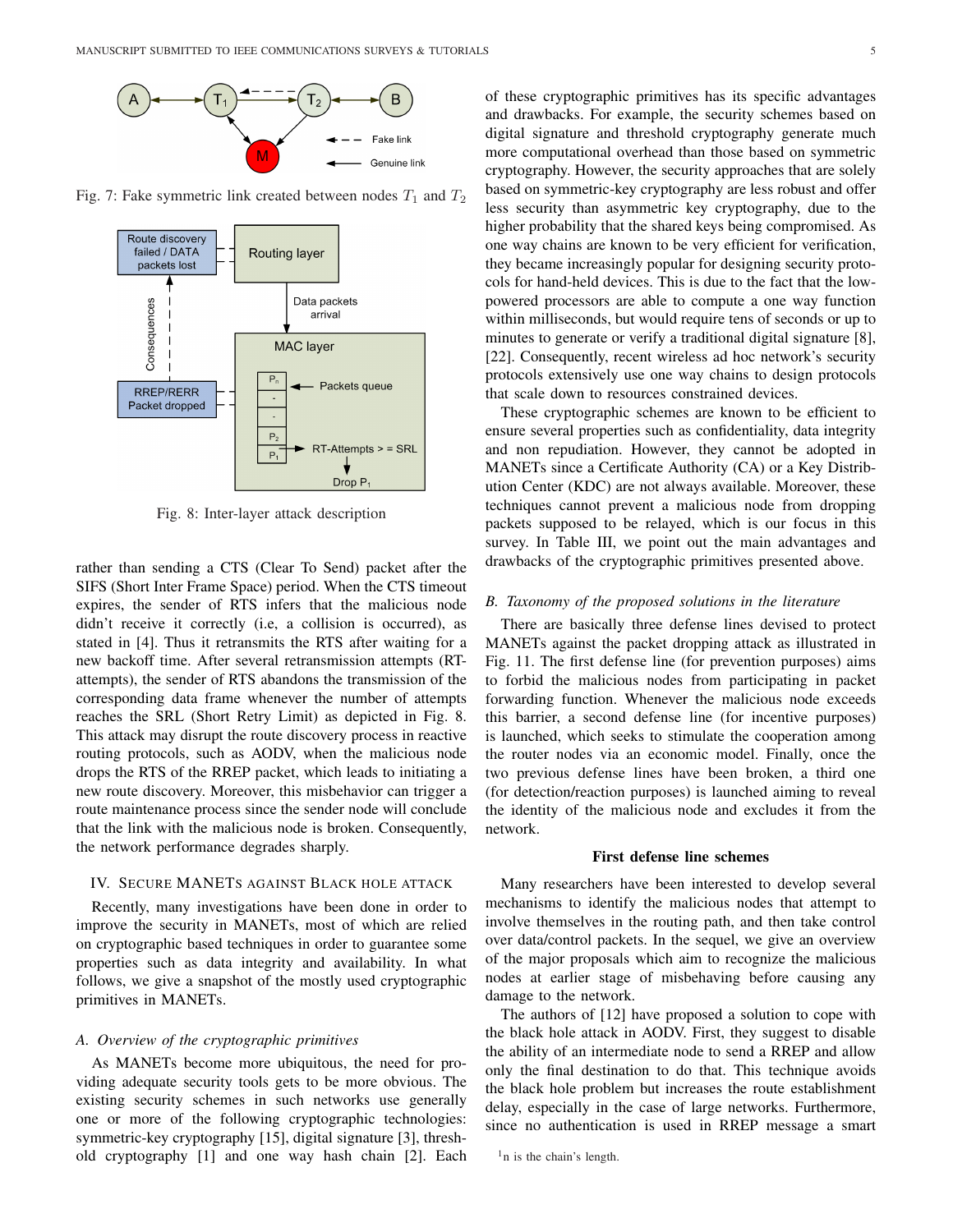Comparison Criteria

Comparison Criteria

| TADLE III. Cryptographic primitives comparison |                                        |                |                |  |  |  |
|------------------------------------------------|----------------------------------------|----------------|----------------|--|--|--|
|                                                | Approach                               |                |                |  |  |  |
|                                                | Symmetric-key<br>Asymmetric<br>One way |                |                |  |  |  |
|                                                | cryptography                           | cryptography   | hash chain     |  |  |  |
| <b>Speed</b>                                   | Fast                                   | Slow           | Fast           |  |  |  |
| <b>Scalability</b>                             | Not scalable                           | scalable       | scalable       |  |  |  |
| <b>Computational overhead</b>                  | Moderate                               | High           | Lighweight     |  |  |  |
| <b>Clock synchronization</b>                   | N <sub>0</sub>                         | N <sub>0</sub> | Mandatory      |  |  |  |
| Storage capacity                               | Large<br>Large                         |                | $O(log (n))^1$ |  |  |  |
| <b>DoS Resiliency</b>                          | Resilient<br>Not resilient             |                | Resilient      |  |  |  |

TABLE III: Cryptographic primitives comparison

attacker can forge a RREP message on behalf of the legitimate destination (by spoofing its IP address). As such, this solution is inappropriate for coping with this attack. To overcome these shortcomings, they have proposed another solution which requires that the intermediate node adds its next hop's information to the RREP packet before sending it. On receiving this packet, the source node sends a special packet to the next hop of the intermediate node in order to verify that it has a route to the destination and also it is a neighbor of the intermediate node. This special packet contains a field dubbed check result which might be filled by the next hop node. When the source node receives the reply to this packet it extracts the check result information and decide accordingly whether this route is safe or not. If so, it sends out the data packets, otherwise it initiates a new route discovery or waits for subsequent RREPs. While this solution can avoid the black hole attack launched by a single node, it is unable to detect a collusive attack conducted by both of intermediate and next hop nodes. Moreover, its main disadvantage is the induced overhead if the check process is repeated for each intermediate node replying to the RREQ.

To ascertain the safety of the established path, a new scheme is proposed in [13] to secure AODV. This scheme can be briefly described as follows; once the normal path discovery procedure is finished, the source node sends special control packets to request each originator of RREP packet to send back its current neighbor set. On receiving more than one reply, the node starts comparing the received neighbor sets. If the difference between them is larger than a predefined threshold then a black hole attack is identified. To mitigate its impact, a cryptography-based reaction mechanism is designed, whereby the source node recognizes the true destination. Subsequently, a new control message is sent to the destination to establish the correct path. This method can reduce the likelihood of a successful black hole attack, but it cannot guarantee its prevention.

To secure OLSR against the colluding black hole attack, in which two malicious MPR nodes collude each other to prevent TC messages from being relayed correctly, a solution is proposed in [36]. This solution is based on a slight modification to the standard Hello message by adding the 2 hop neighbors set to the advertised set of one hop neighbors. Based on this information, any node can detect whether one of its neighbors has sent a false Hello message by searching any contradiction between the received neighbor sets. This solution can prevent the nodes that spoof links with non-neighboring nodes from being selected as MPR. However, the high mobility of nodes can paralyze the network due to the huge number of the induced false alarms. Moreover, these contradictions can no more stand if the attacker spoofs links with far-away (more than two hops away) or not existing nodes.

TOGBAD approach was proposed in [43] to defend against colluding black hole attack in tactical MANETs, in which a successful attack can lead to human life loss. The proposed solution is designed to secure OLSR protocol, however it is suitable for any routing protocol based on Hello message exchange. Each network node extracts the neighbors list from the received Hello messages and sends it to the supervisor node. This latter, which is the only node running the TOGBAD scheme, uses the received information to construct the network topology graph. This graph is built based on the Cluster-Based Anomaly Detector (CBAD) introduced in [20] and [35]. Next, upon reception of a message from a node, the supervisor node extracts the number of neighbors claimed by the sender node and compares it with the size of this sender's neighbor set as calculated from the topology graph. If the difference between the claimed neighbors set and the one extracted from the graph exceeds a predefined threshold, then the supervisor concludes that this is an attempt to launch an attack and consequently an alarm is triggered. The extra messages sent by each node to the supervisor leads to an enormous control overhead increase in the network. Likewise, an excessive increase in computation overhead at the supervisor node is also observed. Therefore, this scheme is not suitable for MANETs due to the limited energy and computation resources of wireless nodes.

The herein described approaches aimed at attacks avoidance by means of preventing malicious nodes from being selected as part of the routing path of data packets. According to [7], the attacks can be avoided by prevention based mechanisms only if the applied techniques are perfect, which is hard to achieve in MANETs. Otherwise, someone will find out how to get around them; for example, in OLSR a malicious node can participate correctly to MPR selection phase however it fails to forward data packets when it is selected as MPR. In such case prevention techniques are useless. Besides, most of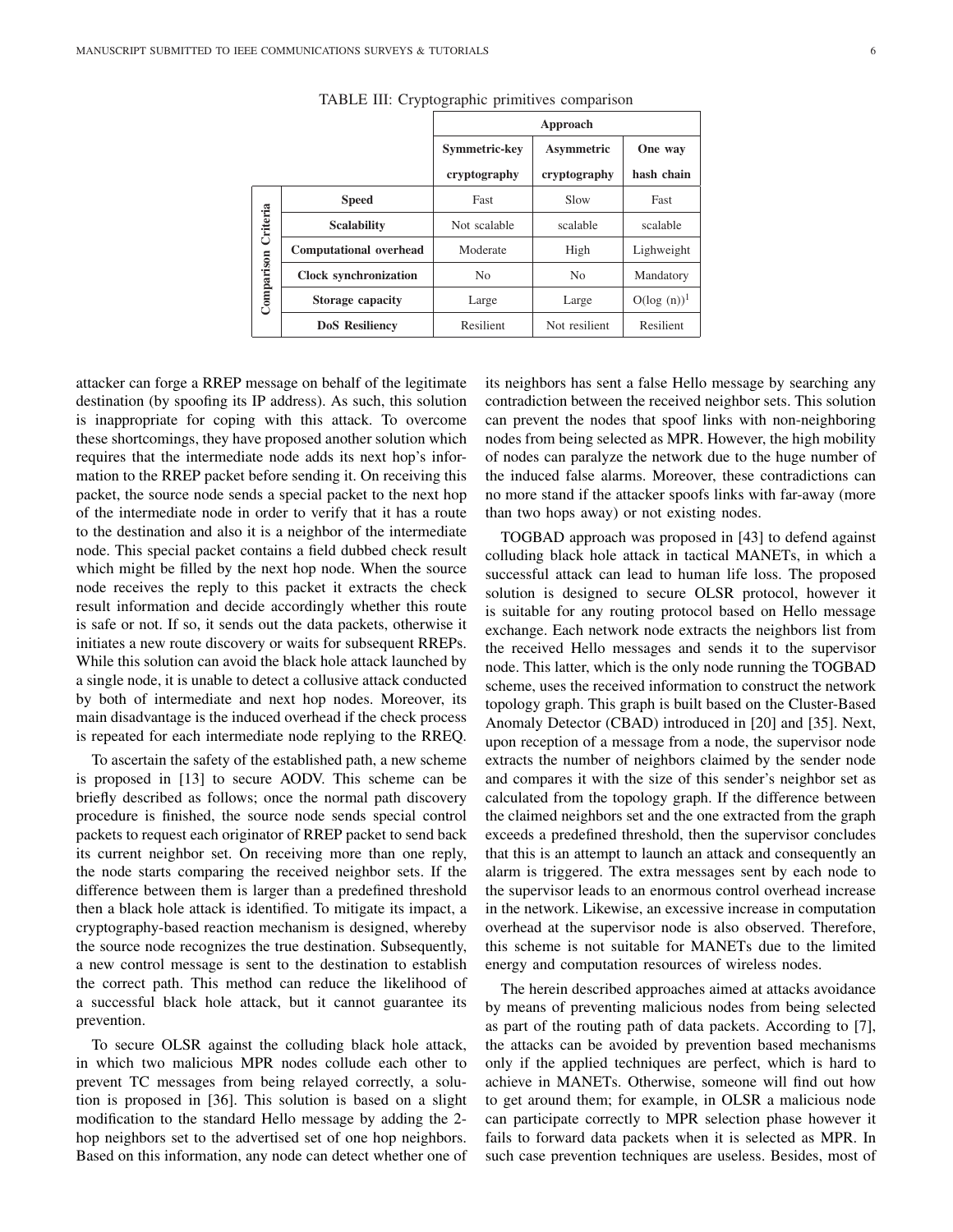the attacks and vulnerabilities have been the result of evading the prevention mechanisms. Given this reality, detection and response are vital approaches for MANETs.

# Second defense line schemes

As we have mentioned in section II, a selfish node does not want to waste its resources for the benefit of other nodes. Hence, it refuses to forward other's packets but it still uses their services to communicate. To cope up with such behavior, one possible solution is to deprive the selfish node from the services provided by the rest of the network. Therefore, it will be obliged to cooperate. Otherwise it will be isolated from the network and never get its packets forwarded. This class of solutions is also referred to as *Incentive based schemes*.

One of the most reputable works in this category is the model introduced in [9]. This work proposes the use of a virtual currency, dubbed nuglets, as a payment currency in order to motivate each node to forward other's packets. Using nuglets, the authors have proposed two payment models: the Packet Purse Model (PPM) and the Packet Trade Model (PTM). In the former model, the packet sender loads some nuglets in the packet before sending it. The forwarder of this packet earns some nuglets as a payment for the service. If the quantity of nuglets in the packet reaches zero, then it is dropped. In the latter model, as opposed to the former one the packet's final destination rewards the intermediate nodes using its own nuglets. This model can be described as follows: each intermediate node earns some nuglets by buying a packet from its previous node for some nuglets and then selling it to the next node for more of nuglets, and the total cost will be paid by the destination. The main drawback of this technique is how to ensure that some nodes do not sell the same packet to more than one neighbor to earn extra money? And how to ensure that each receiver indeed has enough money to pay for the service?

To implement both of these models, each node is equipped with a tamper resistant security module that maintains the nuglets counter in order to prevent the nodes from illegitimate increase of their own nuglets.

Another sound work is the protocol SIP (Secure Incentive Protocol) proposed in [44]. In contrast to the previous schemes, SIP adopts a payment model in which node remuneration is accomplished by charging both source and destination nodes and rewarding the intermediate nodes. Moreover, the adopted model allows a node to transmit some extra packets when it has not enough credit for all the packets ready to be sent. The security of the payment process is achieved by dint of tamper-proof module embedded in each node. SIP is designed to work with any secure reactive protocol such as Ariadne [11] and ARAN [25]. The major weakness of this technique is the unfairness problem. The nodes situated in the network edges are less involved in the routing path due to their locations, therefore they cannot earn enough credit to send their packets.

Most of the proposed solutions to handle packet droppers fit into this defense line. Hence, to conduct an in depth study we have classified them into five categories according to their basic ideas:

- *Passive feedback based schemes*: it encloses all the solutions whose the principle consists in overhearing the neighbor's transmission to check its legitimacy.
- A*ACK-based schemes*: in this category, a node might request an acknowledgment from its succeeding neighbors to confirm the well reception of its packet.
- *Reputation-based schemes*: it represents the solutions that judge a node is malicious or well-behaved according to an assessment of its trustworthiness level which is computed based on several observations of its behavior.
- *Cross-layer cooperation based schemes*: this class illustrates the cooperation between two or more layers to either detect or enhance the detection accuracy of packet droppers. A given layer might make another layer aware of the beginning and the end of some operations or the values of some metrics in order to ensure better efficiency and accuracy.

#### *1) Passive Feedback based schemes:*

Watchdog [6] is the first work that has dealt with the problem of nodes which agree to forward packets but never do so. It is designed to secure the DSR protocol and is based on the passive feedback technique, described as follows: (i) first, the watchdog node A transmits the packet (p) to its next hop B, as shown in the Fig. 9. (ii) then it overhears the medium, using the promiscuous mode  $2$  to ensure that B has correctly forwarded the packet (p) towards C. If a misbehaving node is identified in the path towards the destination node, then a response mechanism dubbed Path-rater is launched. The goal of path-rater is to establish a new route that avoids the misbehaving nodes.

This scheme suffers from several weaknesses, as stated in [6]. Since a packet collision might occur and prevent the packet to reach the intended receiver, a forwarder node should not immediately be accused of misbehaving, but rather observed for a longer period to make an accurate decision. So, the detection of malicious nodes can take a long time. Moreover, power control transmission and collusion between group of nodes can trick the watchdog node. Finally, a malicious node can falsely accuse a legitimate node as misbehaving in order to exclude it from the network.

Many techniques have been proposed to enhance the robustness of Watchdog. Among them, the work presented in [17] which proposes to choose more than one Watchdog node to avoid the devastating impact of false reports sent by the malicious nodes. To this end, the nodes are classified to ordinary, trusted and Watchdog nodes in terms of their trustworthiness. The trusted nodes are assumed to be the first nodes that initially form the network. The Watchdog nodes are selected periodically from the trusted nodes exclusively. On

# Third defense line schemes

<sup>&</sup>lt;sup>2</sup>When the promiscuous mode is enabled, it allows the node to capture all the frames sent in its vicinity regardless of their destination addresses, and then sends them to the higher layers for analysis purposes.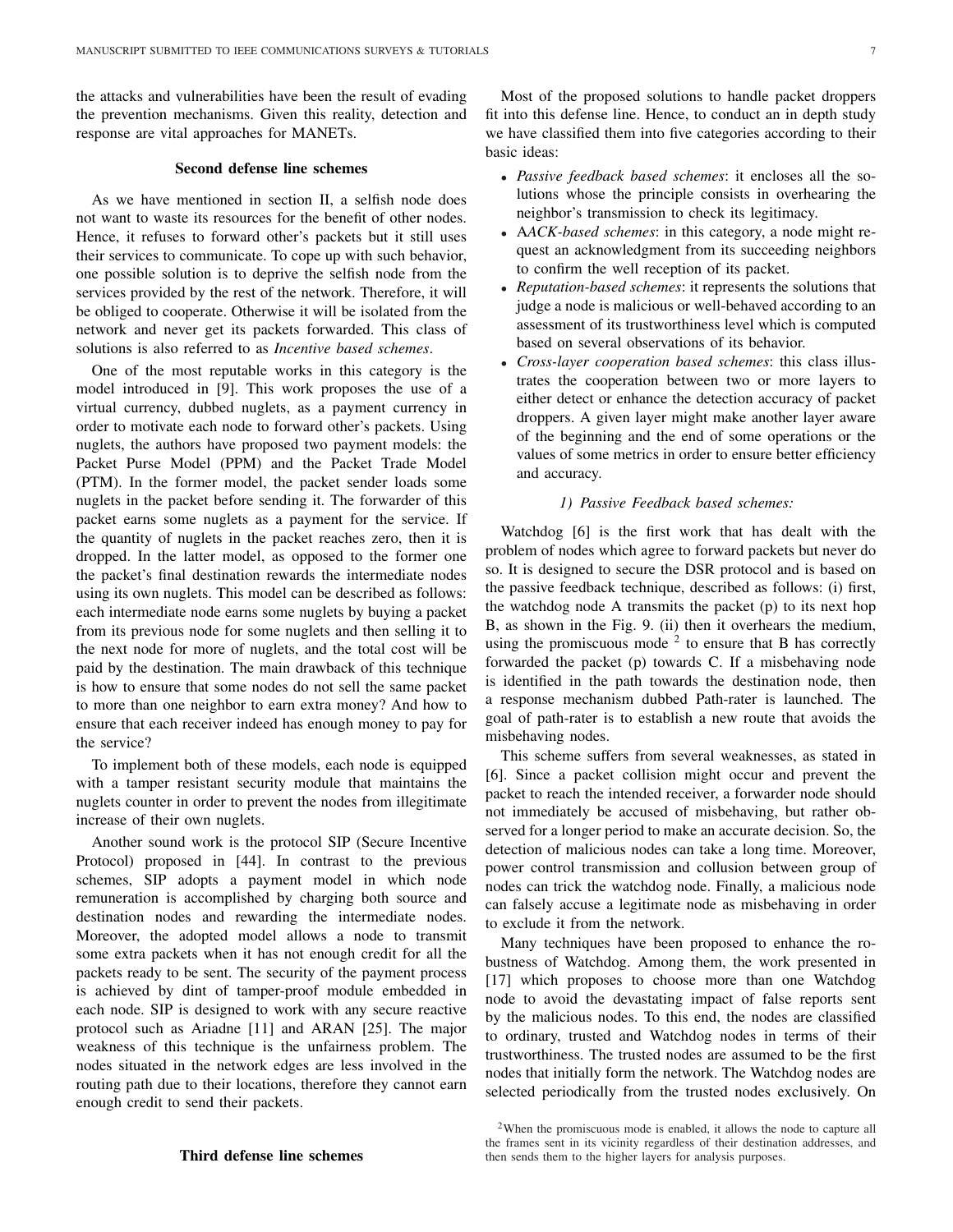

Fig. 9: The principle of passive feedback

receiving the first reply for the route discovery process that has launched, the source node sends out in the secure Watchdog channel a special message to inform the Watchdog nodes about the ongoing transmission. Then, these nodes start monitoring the intermediate nodes connecting the source and destination nodes in order to report any misbehavior. This scheme can indeed detect and isolate the malicious nodes acting alone or in groups, however the induced overhead due to the new control messages is important.

In order to cope with the aforementioned problem of false reports, Ex-Watchdog is proposed in [39]. In this scheme, each node maintains a table containing information about all the paths it is involved in. Each entry of this table stores the following information: identifiers of the source and destination nodes, the identifier of the path connecting the source to the destination and finally the sum of all packets sent, forwarded or received through this path. Upon receiving a message reporting an intermediate node as malicious, the source node will not increase the failure tally of this node immediately as the Watchdog does. However, it sends out a special message to the destination node through an alternative path. This message contains the same fields as each entry in the table except that the path identifier is replaced by the malicious node's address. When the destination node receives this message, it checks first if there is a matching entry for the source and destination addresses in the table.

If so, then it compares the sum value received and the one kept in its table. If the two values match then the accused node is not malicious since all the packets sent by the source are received at the destination. In contrast, if the two values are different, then a reaction mechanism is triggered.

If no matching entry exists, then the reported node is malicious. As a result, a confirmation message is sent back to the source node. The absence of an alternative path to the destination makes the source unable to check the correctness of the report, and thus cannot recognize which node is malicious; the reporter or the reported.

# *2) ACK based schemes:*

To circumvent the limitations of the passive feedback based solutions, an explicit acknowledgment has been used by several schemes as a way to confirm the well reception of a packet by the far-away neighbors.

### *a) ACK-based schemes in reactive protocols:*

Two hop ACK based scheme is proposed in [27] to overcome the limitation of passive-feedback technique when power control transmission is used. To implement this scheme, an authentication mechanism is used to prevent the next hop from sending a forged ACK packet on behalf of the intended two hop neighbor. The main drawback of this scheme is the huge overhead. In order to reduce the overhead, the authors have proposed in [30] that each node asks its two hop neighbor to send back an ACK randomly rather than continuously. Likewise, this extension also fails when the two hop neighbor refuses to send back an ACK. In such situation, the requester node is unable to distinguish who is the malicious node, its next hop or the requested node.

To overcome the previous ambiguity in determining the true malicious node, [38] focuses on detecting malicious links instead of malicious nodes. The authors propose the 2ACK scheme to detect malicious links and to mitigate their effects. This scheme is based on 2ACK packet that is assigned a fixed route of two hops in the opposite direction of the received data traffic's route. In this scheme, each packet's sender maintains the following parameters; (i) list of identifiers of data packets that have been sent out but have not been acknowledged yet, (ii) a counter of the forwarded data packets, (iii) and a counter of the missed packets. According to the value of the acknowledgement ratio (Rack), only a fraction of data packets will be acknowledged in order to reduce the incurred overhead. This technique overcomes some weaknesses of the Watchdog/pathrater such as: ambiguous collisions, receiver collision and power control transmission.

Both of the previous works remain vulnerable to the attacks launched by group of nodes. To counter these attacks, [32] provides a framework to mitigate the damage caused by the colluding black hole attack in AODV. The proposed technique has a moderate overhead induced by the ACK sent back by the destination during selected intervals of data transfer period. Throughout the data packets transmission, a flow of special packets is transmitted at random intervals along with the data. The reception of these special packets invokes the destination to send out an ACK through multiple paths. The ACK packets take multiple routes to reduce the probability that all ACKs being dropped by the malicious nodes, and also to account for possible loss due to broken routes or congestion in certain nodes. If the source node does not receive any ACK packet, then it becomes aware of the presence of attackers in the forwarding path. As a reaction, it broadcasts a list of suspected malicious nodes to isolate them from the network.

# *b) ACK-based schemes in proactive protocols:*

The authors of [49] have proposed a simple mechanism to detect the malicious nodes that drop TC packets in OLSR. To do so, these nodes spoof links with the target's two hop neighbors in order to gain an MPR position in the network. This approach requires that each node receiving TC message has to send an authenticated ACK back to the TC's source node. This requirement is carried out only if the receiver node is two hop neighbor of the TC's source node. In this scheme, each MPR node maintains a table containing its entire two hop neighbors set of link tuples and their corresponding trust values. During MPR selection phase, any node involved at least in one tuple whose the trust value equal to 0 should not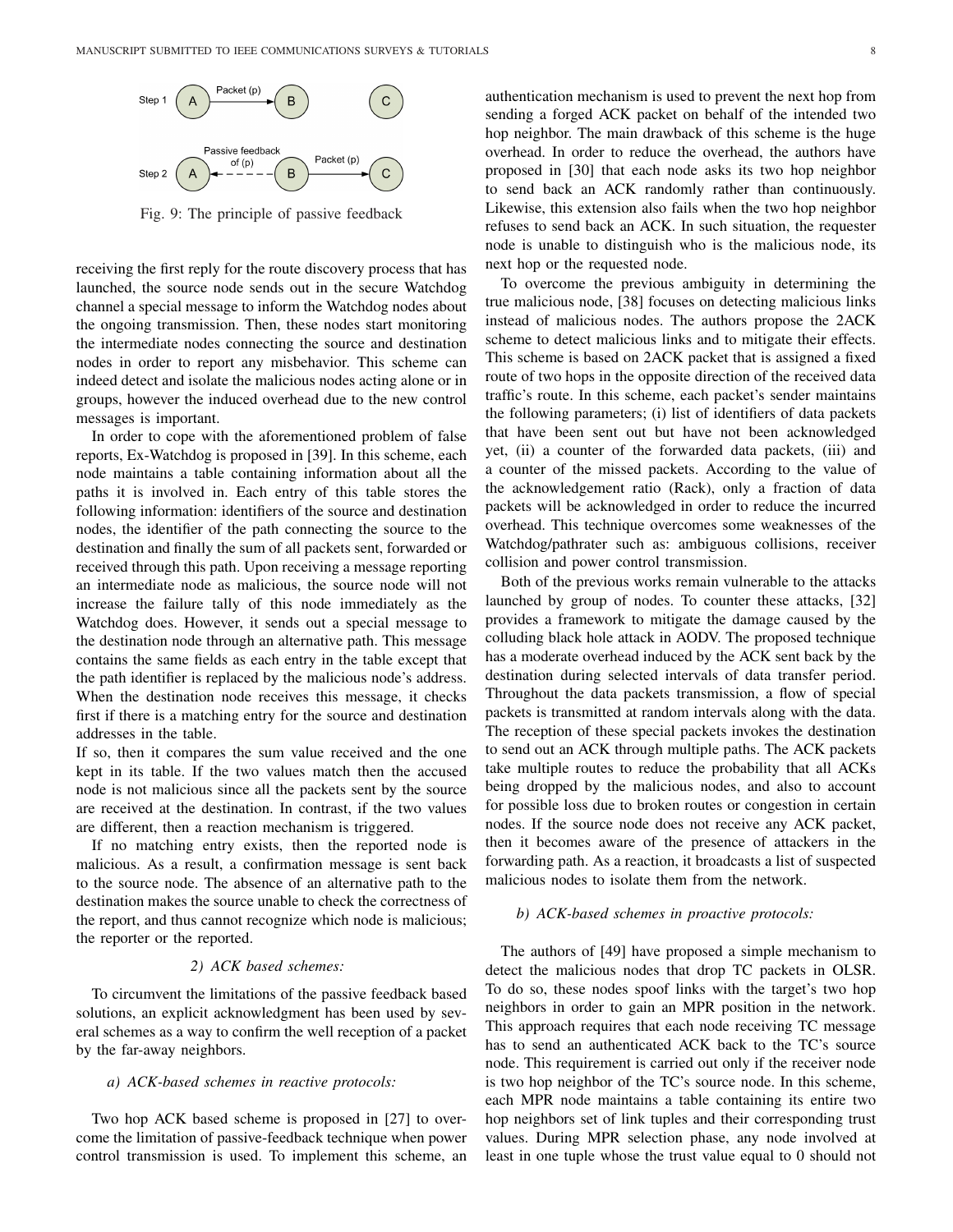be chosen as the unique MPR. Therefore, any misbehavior from a neighbor node can be easily detected.

We have proposed in [50] a three hops acknowledgment based scheme to cope with the cooperative black hole attack in OLSR. Our scheme adds two extra packets to OLSR, Hellorep packet which is a slight modification to Hello message and a small acknowledgment packet. In this solution, each MPR node M acquires the list of its 3-hop neighbors reached through a distinct pairs of two consecutive MPR nodes (M1, M2), where M2 is the MPR node of M1 and this latter is the MPR of the node M. Afterwards, the node M selects one node, from this list, to which it requests an authenticated acknowledgment as a confirmation of the reception of the TC message that it has generated/forwarded. Notice that the authentication process is carried out using a pre-established secret key between node M and the requested node. If the number of missed acknowledgements overtakes a predefined threshold then the MPR nodes M1 and M2, relaying M and the requested node, are considered as malicious and consequently they will never be selected as MPR.

#### *c) Requirements of ACK-based schemes:*

All the nodes running a solution based on acknowledgment need to maintain a timeout  $(T<sub>O</sub>)$  value. This timeout represents an upper bound of the time that the sender node has to wait for the ACK to arrive. The determination of this timeout value is critical since a small value induces a large number of false accusations and a large value increases the memory required to store the outgoing packets for further comparisons. Fig. 10 depicts an example of the lower bound of the timeout value maintained by node A for the reception of Two hop ACK from node C. The timeout value should be greater than the estimated threshold  $(Th)$  value which can be calculated as follows

$$
Th = T_2 - T_1 \tag{1}
$$

where  $T_1$  and  $T_2$  are the sending (reception) time of the packet (ACK), respectively. This threshold is estimated for a successful transmission at MAC layer without any retransmission, which is not a realistic assumption in MANETs, thus the timeout value should satisfy the following condition

$$
To > Th + (AVG\_RT \times 1\_hop\_delay) \tag{2}
$$

where  $AVG\_RT$  is the average number of retransmissions of a packet at MAC layer, and  $1 \text{\_hop\_delay}$  is the one hop transmission delay which includes packet transmission delay, random backoff delay at the MAC layer and the processing delay.

## *3) Reputation based schemes:*

The reputation is the art of using historic observation about the behavior of a node to determine whether it is trustworthy or not. Each node must form an opinion regarding the other nodes based on their observed past behaviors. Then the nodes with low reputation are punished or avoided while establishing routes. The major drawback of this category is the excessive traffic exchange needed for sharing the reputation information

between the nodes. Moreover, a serious vulnerability of reputation based schemes is the fact that any compromised node can send forged reputation information in order to decrease the trust level of some nodes. In what follows, we describe three representative schemes that use the reputation mechanism.

In [10], CONFIDANT protocol is introduced in order to secure source routing protocols against adversary nodes. This protocol aims to exclude the malicious nodes from participating to the route discovery phase and route the packets around them. The exclusion of these nodes is carried out using a dedicated reputation system. CONFIDANT consists mainly of the following elements: (i) the monitor, (ii) the reputation system, (iii) the trust manager, and (iv) the path manager. The role of the monitor is to ensure that each packet sent by a node is correctly forwarded by its next hop. This is achieved through the use of passive-feedback technique or by observing route protocol behavior. If an anomaly is detected, the node triggers an action via the reputation system. This latter manages a table containing the identifiers of all the known nodes and their corresponding rating. This rating is updated only if a sufficient evidence of misbehavior is acquired. In its turn, the trust manager is responsible for sending and receiving alarm messages that inform the nodes about the detected adversaries. Finally, the path manager is responsible for launching the adequate reaction and guarantees the establishment of safe routes.

CONFIDANT is suitable for small networks with low mobility; however it might be less efficient for large networks since each node needs to maintain a huge table for reputation purposes. Likewise, the high mobility of nodes increases significantly the communication overhead. Additionally, this protocol inherits all the problems of passive-feedback based schemes since it uses this mechanism for the monitoring function.

Another scheme based on reputation system is the so called Friend and Foes that has been proposed in [18]. This scheme aims to prevent the selfish nodes from disrupting the network operations by refusing to participate correctly to the forwarding process. Its idea is inspired from the society principle which says that people agree to cooperate as long as they notice that there is a fair tasks distribution in the group. This scheme seeks to reward the cooperating nodes and punish the selfish nodes which refuse to cooperate. In this scheme, each node A advertises the set of nodes to whom it is not willing to forward packets along with the set of its friends. To do so, node A classifies the network's nodes in three sets, which are periodically updated, as described below. The friend nodes set for which a node accepts to relay the packets, the enemy nodes set for which no service is provided and the selfish nodes set which consists of nodes known to act as node A is an enemy. When node A sends a packet it searches for a route in which the next hop is a friend node and whenever it is requested to forward a packet it does so only if the requester node is a friend. The major drawback of this scheme is the large number of packets exchanged to advertise the friends and enemies sets.

A sound scheme is introduced in [48], in which the authors have proposed a new anomaly detection system dubbed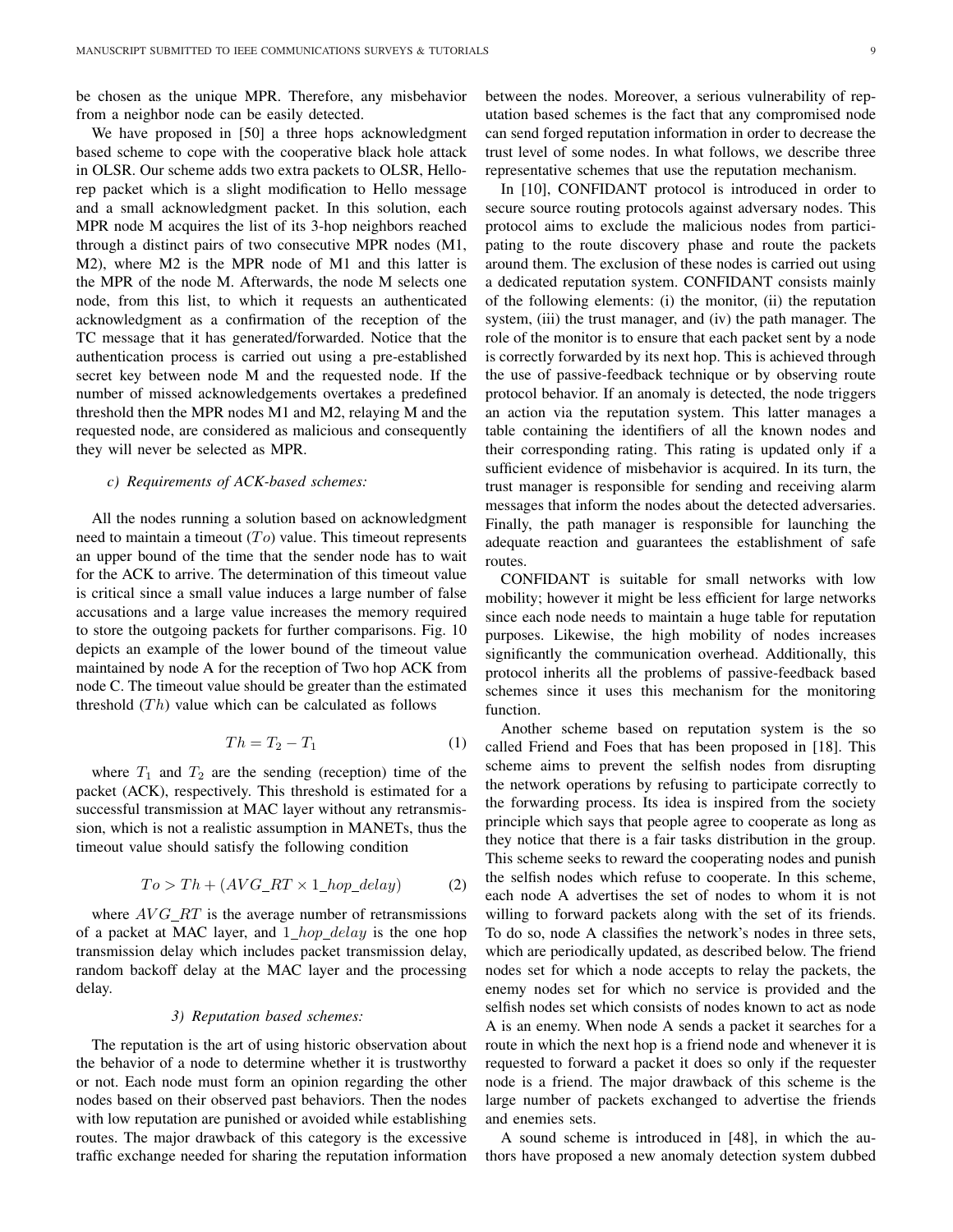

 $T_d$ : (Processing + queuing) delay at nodes B and C

Fig. 10: TWO hop ACK threshold for minimum timeout

RADAR to detect anomalous mesh nodes in Wireless Mesh Networks (WMNs) [28]. The salient features of RADAR can be summarized as follows: (i) reputation is used to evaluate each node's behavior by abstracting and examining the appropriate observations, e.g. data packets, a secure and dependable reputation management mechanism is then used to define, quantify and propagate the trust values of each node, ensuring the robustness and accuracy of the normal profiles feeding to detection engine; (ii) two light-weight anomaly detectors were employed to capture the node's behavior drifts in terms of reputation by exploring their temporal and spatial properties respectively, and they were seamlessly coupled to achieve higher detection accuracy and lower false positive rate. Notice that RADAR was specified and implemented with DSR routing protocol in order to detect misbehaving nodes that violate routing mechanisms at the network layer. It is found efficient in detecting nodes, involved in packet drop and spoofing attacks.

# *4) Cross-layer cooperation based schemes:*

Most of the existing solutions rely on the Watchdog technique to ensure the correct forwarding of packets by the neighboring nodes; however this technique suffers from certain weaknesses, particularly when power control is applied. In [40], the authors have proposed a low cost approach dubbed (SMDP) to circumvent the aforementioned drawbacks of Watchdog. They have designed a cross layer scheme that ensures higher detection accuracy. In this scheme, it is required that the routing protocol be aware of the beginning and end of each continuous traffic routed through it. This can be accomplished through cross-layer cooperation between network and session layers.

At the end of each session, every node involved in the forwarding path sends out two signed packets, one to each successor node containing the number of packets sent to it, and the other packet towards its predecessor node contains the number of packets received from it. According to the received packets, each node broadcasts to its one hop neighbors a special packet called Forwarding Approval Packet (FPA) as a proof of its cooperation. On receiving this packet the neighbors

of the sender can judge whether this node has correctly forwarded the packets or not. The main advantage of this scheme is its high detection accuracy that significantly reduces the number of false alarms.

# *5) Other schemes:*

In this section we give a brief overview of the major contributions which could not be affected to any of the previous classes.

The authors of [19] have proposed two solutions to cope with the black hole attack in AODV. In the first solution, it is required that the source node waits until receiving more than two RREPs after each broadcasted RREQ (i.e. multi path routing). Upon reception of these messages the source node checks any appearance of shared nodes between the identified routes. If a shared node is identified then the source node sends the data packets to the destination through multiple routes using different packet IDs and sequence numbers. Otherwise, no packet will be sent. Notice that the appearance of shared nodes between different routes is not a sufficient condition to guarantee their safety since a malicious node might be involved in several routes. Moreover, this solution generates additional computational overhead due to the extra processed RREPs. Besides, if no shared node is identified then the source node delays or abandons the transmission of the data packets, leading to a severe degradation of the network performance.

To circumvent these drawbacks a second solution has been proposed. This new solution exploits the packet sequence number to detect the malicious nodes trying to hijack the traffic flow. To this end, each node maintains two extra tables containing the sequence numbers of the last packets sent (received) to (from) every node in the network, respectively. Upon reception of a RREP packet, the source node that has initiated the RREQ compares the sequence number extracted from the RREP and the one saved in its table. If they match then the safe route is identified, otherwise the responding node is deemed as malicious. This solution is faster than the previous one, however a malicious node can easily analyze the traffic passing in its vicinity and update its tables by the adequate packet sequence number, thereby it avoids the detection scheme.

Since the mobility of nodes is the most apparent feature of ad hoc networks, the conventional schemes based on static training data might not be efficient to deal with the black hole attack in such environment. [45] provides an alternative proposal that takes into account the rapidly changing topology of the network. This proposal uses the destination sequence number as a metric to detect any deviation from the normal network state. This state is updated dynamically at regular time intervals in order to enhance the detection accuracy. A special component named *discrimination module of anomaly detection* is used to distinguish the normal states from the abnormal ones. Its role is to measure the amount of deviation and compare it to a predefined threshold to find out whether an attack is occurred in the path toward the destination. To conclude, this scheme is effective to deal with the black hole attack in highly mobile networks however the update interval is a critical metric that should be assigned an appropriate value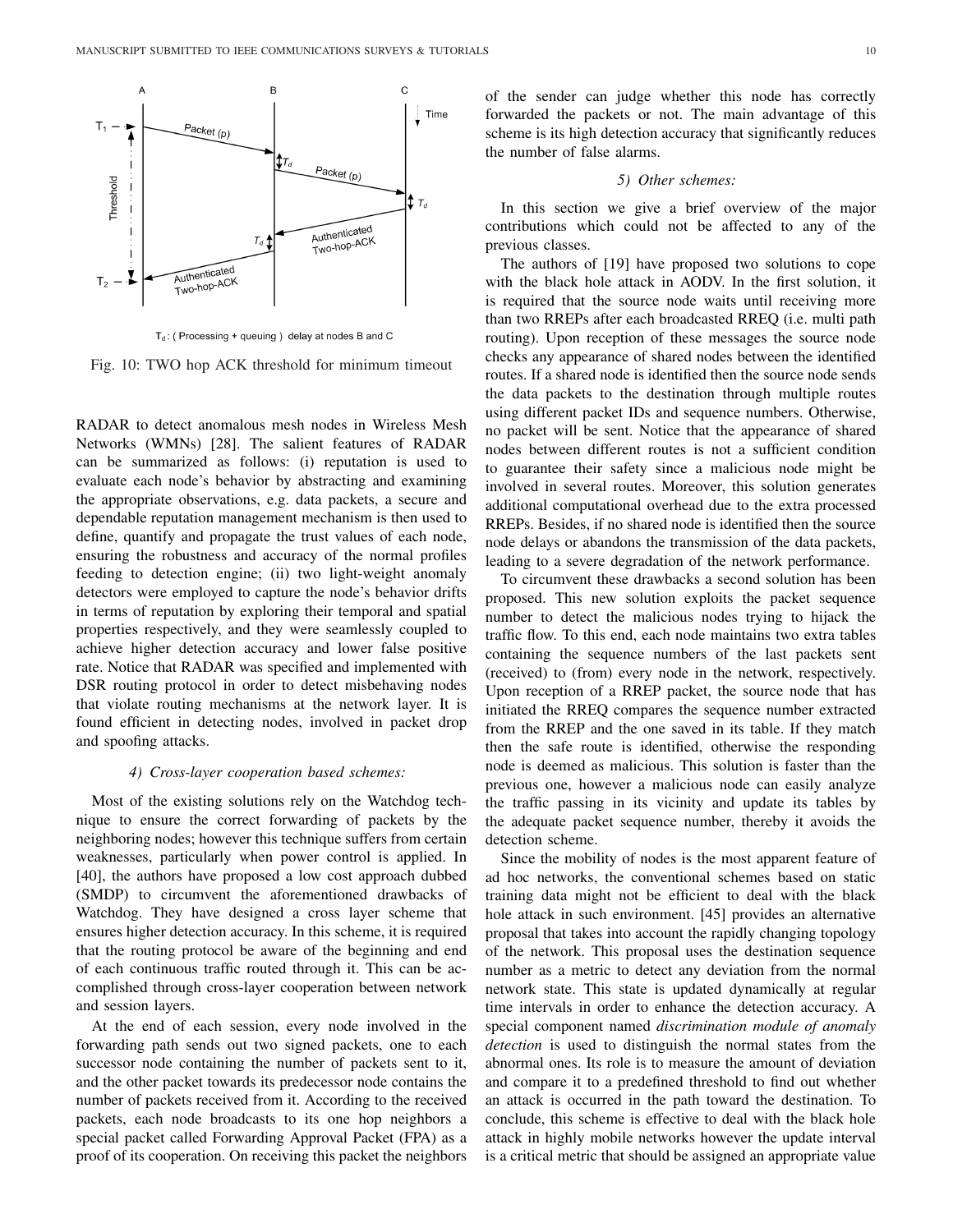that ensures a better accuracy and performance.

In addition to the herein presented contributions, the reader may refer to the following papers to enrich its knowledge regarding the packet dropping attack [51], [46], [31], [37] and [33].

# *C. Discussion*

As described in Fig. 11, most of the solutions in different defense lines are routing layer dependent but cooperation with session layer would improve the detection rate as stated in [40]. Furthermore, since packets might be dropped due to MAC protocol rules as illustrated in section II, an additional diagnostic provided by MAC layer remains a key component for a robust detection scheme. This cooperation may significantly reduce the false alarms by discerning normal behavior from the malicious one (i.e. the inter-layer attack described in section III-B).

A summary of the characteristics of the surveyed schemes is presented in Table IV. In this table, we emphasize the most prominent features of each scheme in terms of its robustness, scalability, induced overhead and the reaction mechanism adopted to exclude the detected attackers. Moreover, this table allows us to identify the strong and weak points of each scheme in order to develop an eventual hybrid solution that merges two or more schemes, from different defense lines, together to ensure a perfect protection against the packet droppers. The features of each scheme are highlighted based on the following metrics:

- The defense line to which the scheme belongs.
- Its robustness against the collusive black hole attack, in which two or more nodes collude to launch the attack.
- The additional overhead generated by the scheme in terms of the new packets sent and the extra computations required to carry out the scheme.
- The impact of the scheme on routing protocol's performance such as end-to-end delay and packet delivery ratio.
- Is the scheme providing any reaction technique to penalize the detected attackers?
- Is the scheme scalable to large networks? i.e. whether the scheme maintains its efficiency when the network becomes larger and dense.
- The architecture of the scheme: centralized, distributed or stand-alone; defined as follows:

Centralized: the core part of the scheme is running on an unique supervisor node which monitors the whole network and the rest of nodes need to report to the supervisor node for information processing.

Distributed: all the nodes run the same scheme and exchange information between each other.

Stand-alone: similarly, each node runs the same scheme however the communication between nodes is not necessary.

Another summary of the main assumptions and limitations of each class of the schemes studied throughout the paper is provided in Table V. As we can see from this table all these approaches are built on a set of assumptions that are either unrealistic or hard to achieve in a hostile environment like MANETs. Hence these assumptions limit the applicability of these approaches to some specific network configurations and constitute their major drawbacks.

#### V. CHALLENGES

As discussed in the previous sections, most of the proposed solutions are built on a number of assumptions which are either hard to realize in a hostile and energy constrained environment like MANETs or not always available due to the network deployment constraints. Moreover, these solutions are generally unable to launch a global response system whenever a malicious node is identified. In contrast, they either punish the malicious node locally without informing the rest of the network or divulge its identity to the network through costly cryptographic computations. Moreover, even though the malicious node is punished in a part of the network it can move to another part and continues causing damage to the network until it is detected again. Due to these reasons, many challenges have to be carefully considered in order to design a robust solution to cope with the packet dropping attack. These challenges can be summarized as follows. First, the attackers' behaviors are tailored to the specific routing protocol, making it impossible to build a general model for characterizing the attacker. Secondly, how to use this model to achieve a high-level resistance against these attacks while maintaining network performance. Recently, most of the proposed solutions are focused on adding new components to the original protocol to assess the deviation of the neighboring nodes and monitor their behaviors. However the use of these additional components might remove an important performance optimization. A simple way to secure MANETs against the increasing threat of the packet droppers without affecting their performance is to take into account the security metric at an earlier stage of the design process of routing protocols. This new design process could be similar to the co-design technique used for developing the embedded systems. A complementary way to achieve the best trade-off between security and performance is to aggregate the three defense lines discussed in this paper to guarantee the cooperation of nodes in the network.

#### VI. CONCLUSION

In this paper we have presented a survey of the state of the art on securing MANETs against packet dropping attack. The attack schemes, as well as prevention, detection and reaction mechanisms have been explored. We categorized them into three categories according to their goals and their specific strategies. A comparative study between them was then conducted to highlight their respective effectiveness and limitations. We concluded that most of the proposed schemes in the first, second or third defense line are based upon certain assumptions that are not always valid due to the dynamic nature of MANETs and their specific characteristics. Many researchers have been motivated to apply game theory to enforce nodes cooperation in MANETs, such as the works done in [24] and [34], by examining its similarities with the social behavior of human in a community. These works assume that a node tries always to maximize its benefit by choosing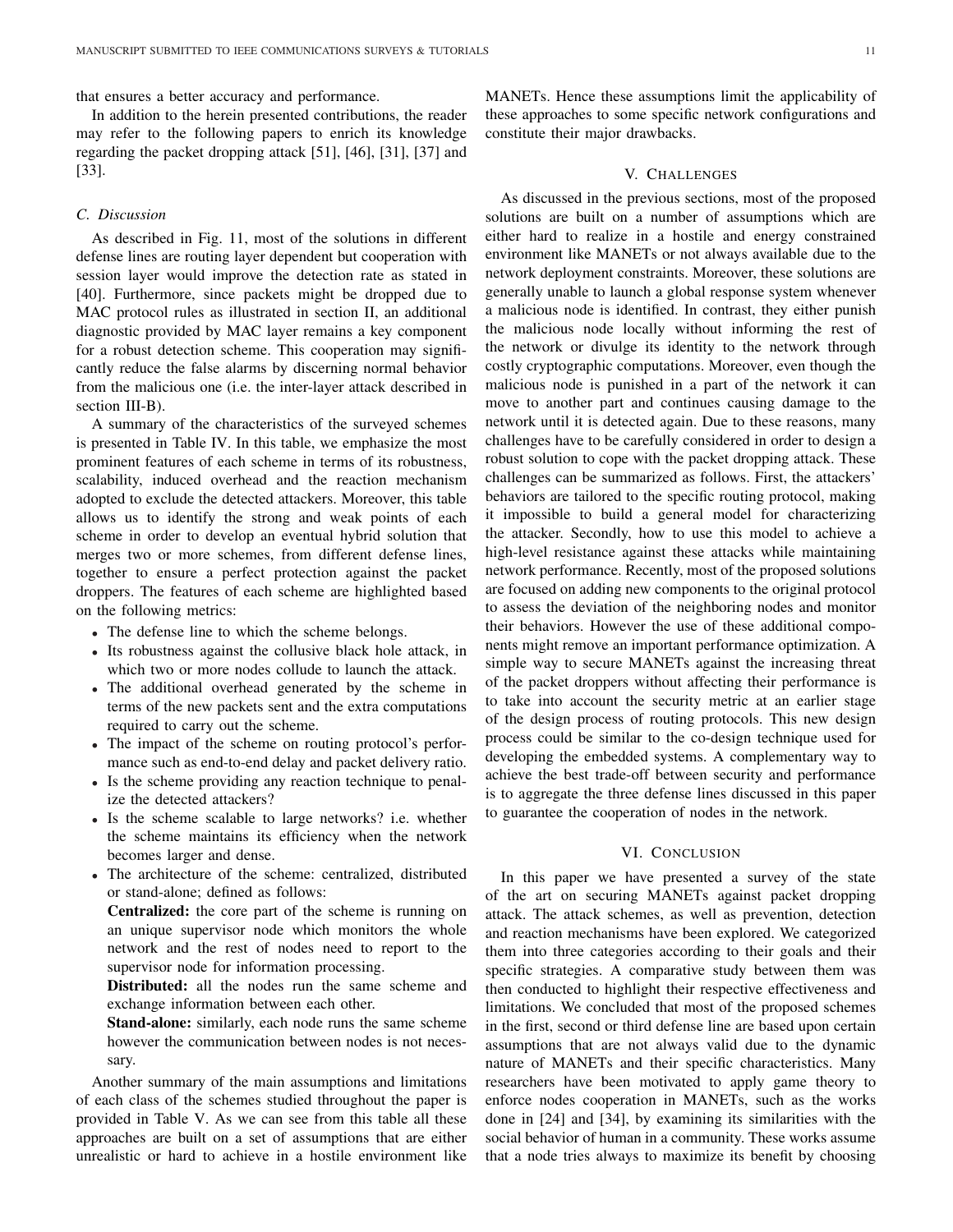

Fig. 11: A holistic perspective on the defense lines against packet dropping attack

whether to cooperate in the network or not. However, those works are generally based on the assumption that the majority of the nodes are misbehaving, which is not an usual case in MANETs. We believe it is an interesting and significant topic for further exploration with more realistic assumptions, especially tailored for packet dropping attack.

#### REFERENCES

- [1] A. Shamir, How to Share a Secret, *Communications of the ACM*, 22(11): 612-613, November 1979.
- [2] L. Lamport, Password Authentication with Insecure Communication, *Communications of the ACM*, 24(11): 770-772, November 1981.
- [3] A. J. Menezes, P. C. van Oorschot and S. A. Vanstone, Handbook of Applied Cryptography, *CRC Press*, October 1996.
- [4] IEEE 802.11 wireless LAN media access control (MAC) and physical layer (PHY) specifications, ANSI/IEEE Std 802.11, 1999.
- [5] D. B. Johnson and D. A. Maltz, The Dynamic Source Routing Protocol for Mobile Ad Hoc Networks (Internet-Draft), Mobile Ad-hoc Network (MANET) Working Group, IETF, October 1999.
- [6] S. Marti, T. J. Giuli, K. Lai and M. Baker, Mitigating routing misbehavior in mobile ad hoc networks, *In Proc. of the*  $6^{th}$  *annual international conference on Mobile computing and networking (MOBICOM '00)*, Boston, Massachusetts, USA, August 2000.
- [7] B. Schneider, Secrets and Lies. Digital Security in a Networked World, John Wiley & Sons, inc,  $1^{st}$  edition, 2000.
- [8] M. Brown, D. Cheung, D. Hankerson, J. Hernandez, M. Kirkup, and A. Menezes, PGP in constrained wireless devices, *In Proc. of the* 9<sup>th</sup> *USENIX Security Symposium* ,Denver, Colorado, August 2000.
- [9] L. Buttyan and J. P. Hubaux, Nuglets: A Virtual Currency to Stimulate Cooperation in Self-organized Mobile Ad Hoc Networks, Swiss Federal Institution of Technology, Lausanne, Switzerland, Tech. Rep. DSC/2001/001, January 2001.
- [10] S. Buchegger and J. Y. Le Boudec, Performance Analysis of the CON-FIDANT Protocol, *In Proc. of the* 3<sup>rd</sup> ACM International Symposium *on Mobile Ad Hoc Networking & computing (MOBIHOC'02)*, Lausanne, Switzerland, June 2002.
- [11] Y. C. Hu, A. Perrig and D. B. Johnson, Ariadne: A secure On-Demand Routing Protocol for Ad Hoc Networks, *In Proc. of the* 8<sup>th</sup> ACM *International Conference on Mobile Computing and Networking* , Westin Peachtree Plaza, Atlanta, Georgia, USA, September 2002.
- [12] H. Deng, W. Li and D. P. Agrawal, Routing security in wireless ad hoc networks, *IEEE Communication Magazine*, 40(10): 70-75, October 2002.
- [13] B. Sun, Y. Guan, J. Chen and U. W. Pooch, Detecting black- hole attack in mobile ad hoc networks, *In Proc. of the* 5 th *European Personal Mobile Communications Conference*, Glasgow, UK, April 2003.
- [14] C. Perkins, E. Belding-Royer and S. Das, Ad hoc On-Demand Distance Vector (AODV) Routing, *IETF RFC 3561 (Experimental)*, July 2003.
- [15] W. Mao, Modern Cryptography: Theory and Practice, *Prentice Hall publisher*, July 2005.
- [16] T. Clausen and P. Jacquet, Optimized Link State Routing Protocol (OLSR), *IETF RFC 3626 (Experimental)*, October 2003.
- [17] A. Patcha and A. Mishra, Collaborative Security Architecture for Black Hole Attack Prevention in Mobile Ad Hoc Networks, *In Proc. of Radio*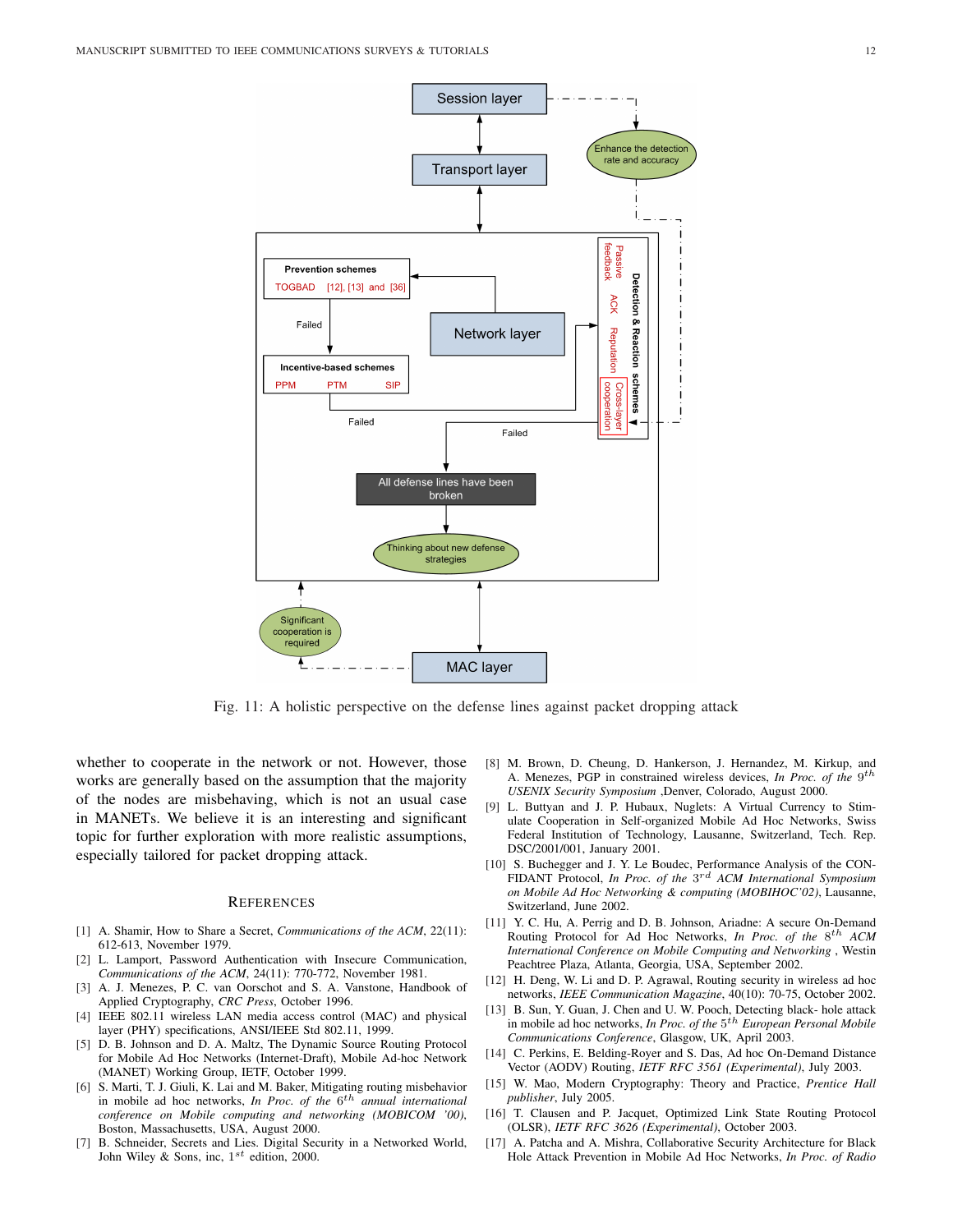|                                          | <b>Characteristics</b> |                      |                 |               |             |                    |                   |                     |
|------------------------------------------|------------------------|----------------------|-----------------|---------------|-------------|--------------------|-------------------|---------------------|
|                                          | <b>Defence</b>         | Defense against      | Computation     | Communication | Latency     | <b>Scalability</b> | <b>Punishment</b> | <b>Architecture</b> |
|                                          | line                   | the collusive attack | overhead        | overhead      |             |                    |                   |                     |
| Watchdog [6]                             | 3rd                    | $\mathbf N$          | Low             | $\mathbf N$   | $\mathbf N$ | $\mathbf Y$        | $\mathbf N$       | Distributed         |
| <b>CONFIDANT</b> [10]                    | 3rd                    | $\mathbf N$          | Low             | Low           | $\mathbf N$ | Y                  | Y                 | Distributed         |
| H. Deng 1 [12]                           | $1^{st}$               | N/A                  | N               | $\mathbf N$   | $\mathbf N$ | Y                  | $\mathbf N$       | Distributed         |
| H. Deng 2 [12]                           | $1^{st}$               | $\mathbf N$          | Low             | Low           | Y           | Y                  | N                 | Distributed         |
| <b>B.</b> Sun [13]                       | $1^{st}$               | N/A                  | Low             | Medium        | High        | Y                  | N                 | Distributed         |
|                                          |                        |                      | Very high       |               |             |                    |                   |                     |
| TOGBAD <sup>[43]</sup>                   | $1^{st}$               | N/A                  | at the          | N             | N           | Y                  | N                 | Centralized         |
|                                          |                        |                      | supervisor node |               |             |                    |                   |                     |
| Friend & Foes [18]                       | $3^{rd}$               | N/A                  | Low             | High          | High        | N                  | Y                 | Distributed         |
| Al-Shurman<br><b>Scheme1</b> [19]        | N/A                    | $\mathbf N$          | Low             | Medium        | High        | N                  | $_{\rm N}$        | Stand-alone         |
| <b>Al-Shurman</b><br><b>Scheme2</b> [19] | N/A                    | N/A                  | Low             | $\mathbf N$   | Low         | N                  | $\mathbf N$       | Stand-alone         |
| Nuglets (PPM) [9]                        | $2^{nd}$               | N/A                  | Low             | $\mathbf N$   | $\mathbf N$ | N                  | Y                 | Stand-alone         |
| Nuglets (PTM) [9]                        | $2^{nd}$               | N/A                  | Low             | $\mathbf N$   | Low         | N                  | Y                 | Stand-alone         |
| <b>SIP</b> [44]                          | 2nd                    | N/A                  | Low             | low           | Low         | Y                  | Y                 | Stand-alone         |
| <b>SA-OLSR [49]</b>                      | $3^{rd}$               | N/A                  | Low             | High          | $\mathbf N$ | Y                  | $\mathbf N$       | Stand-alone         |
| <b>B.</b> Kannhavong [36]                | $1^{st}$               | N/A                  | Low             | $\mathbf N$   | $\mathbf N$ | Y                  | N                 | Stand-alone         |
| Nidal et al [39]                         | 3rd                    | N/A                  | Low             | Low           | N           | N                  | N                 | Distributed         |
| <b>SMDP</b> [40]                         | $3^{rd}$               | N                    | Medium          | Medium        | N           | N                  | N                 | Distributed         |
| K. liu [38]                              | $3^{rd}$               | $\mathbf N$          | Low             | Low           | $\mathbf N$ | Y                  | N                 | Stand-alone         |
| S. Ramaswami [32]                        | $3^{rd}$               | Y                    | Low             | Low           | N           | Y                  | Y                 | Distributed         |
| Two hop Ack [27]                         | $3^{rd}$               | $\mathbf N$          | High            | High          | $\mathbf N$ | N                  | $_{\rm N}$        | Stand-alone         |
| Random Two hop<br>Ack [30]               | $3^{rd}$               | $\mathbf N$          | Low             | Low           | $\mathbf N$ | Y                  | $_{\rm N}$        | Distributed         |
| Three hop Ack [50]                       | $3^{rd}$               | Y                    | Medium          | Low           | $\mathbf N$ | $\mathbf Y$        | $\mathbf N$       | Distributed         |
| <b>RADAR</b> [48]                        | $3^{rd}$               | $\mathbf N$          | Low             | Low           | $\mathbf N$ | Y                  | Y                 | Distributed         |

TABLE IV: Characteristics of the surveyed schemes

*and Wireless Conference (RAWCON '03)*, Boston, Massachusetts, USA, August 2003.

- [18] H. Miranda and L. Rodrigues, Friends and Foes: Preventing Selfishness in Open Mobile Ad hoc networks, *In Proc. of the* 23rd *International Conference on Distributed Computing Systems Workshops (ICDCSW'03)*, Providence, RI, USA, May 2003.
- [19] M. Al-Shurman, S. M. Yoo and S. Park, Black Hole Attack in Mobile Ad Hoc Networks, *In Proc. of the* 42nd *Annual Southeast Regional Conference (ACMSE'04)*, Huntsville, ALabama, USA, April 2004.
- [20] M. Jahnke, J. Tolle, M. Bussmann, and S. Henkel, Components for Cooperative Intrusion Detection in Dynamic Coalition Environments, *In Proc. of NATO/RTO IST Symposium on Adaptive defense in Unclassified Networks*,Toulouse, France, April 2004.
- [21] Y. Hu and A. Perrig, A Survey of Secure Wireless Ad Hoc Routing, *IEEE Security & Privacy*, 2(3): 28-39, May 2004.
- [22] M. Fischlin. Fast verification of hash chains, *In Proc. of the RSA Security Cryptographer's Track, CT-RSA 2004 : topics in cryptology* , San Francisco CA, February 2004.
- [23] W. Yu, Y. Sun and K. R. Liu, HADOF: Defense Against Routing

Disruptions in Mobile Ad Hoc Networks, *In Proc. of the* 24th *IEEE INFOCOM*, Miami, USA, March 2005.

- [24] E. Altman, A. Kherani, P. Michiardi and R. Molva , Non cooperative forwarding in ad hoc networks, *In Proc. of the* 4<sup>th</sup> IFIP International *Conferences on Networking*, Waterloo, Canada, May 2005.
- [25] K. Sanzgiri, D. LaFlamme, B. Dahill, B. Levine, C. Shields, and E. Belding-Royer, Authenticated routing for ad hoc networks, *IEEE Journal on Selected Areas in Communications*, 23(3): 598-610, March 2005.
- [26] D. Djenouri, L. Khelladi and N. Badache, A survey of Security Issues in Mobile Ad Hoc and Sensor Networks, *IEEE Communications Surveys & Tutorials*, 7(4): 2-28, Fourth Quarter 2005.
- [27] D. Djenouri and N. Badache, New Approach for Selfish Nodes Detection in Mobile Ad hoc Networks, *In Proc. of Workshop of the* 1<sup>st</sup> *International Conference on Security and Privacy for Emerging Areas in Communication Networks (SecurComm'05)*, Athens, Greece, September 2005.
- [28] I. F. Akyildiz and X. Wang, A Survey on Wireless Mesh Networks, *IEEE Communications Magazine*, 43(9), S23-S30, September 2005.
- [29] P. Argyroudis and D. O'Mahony, Secure Routing for Mobile Ad Hoc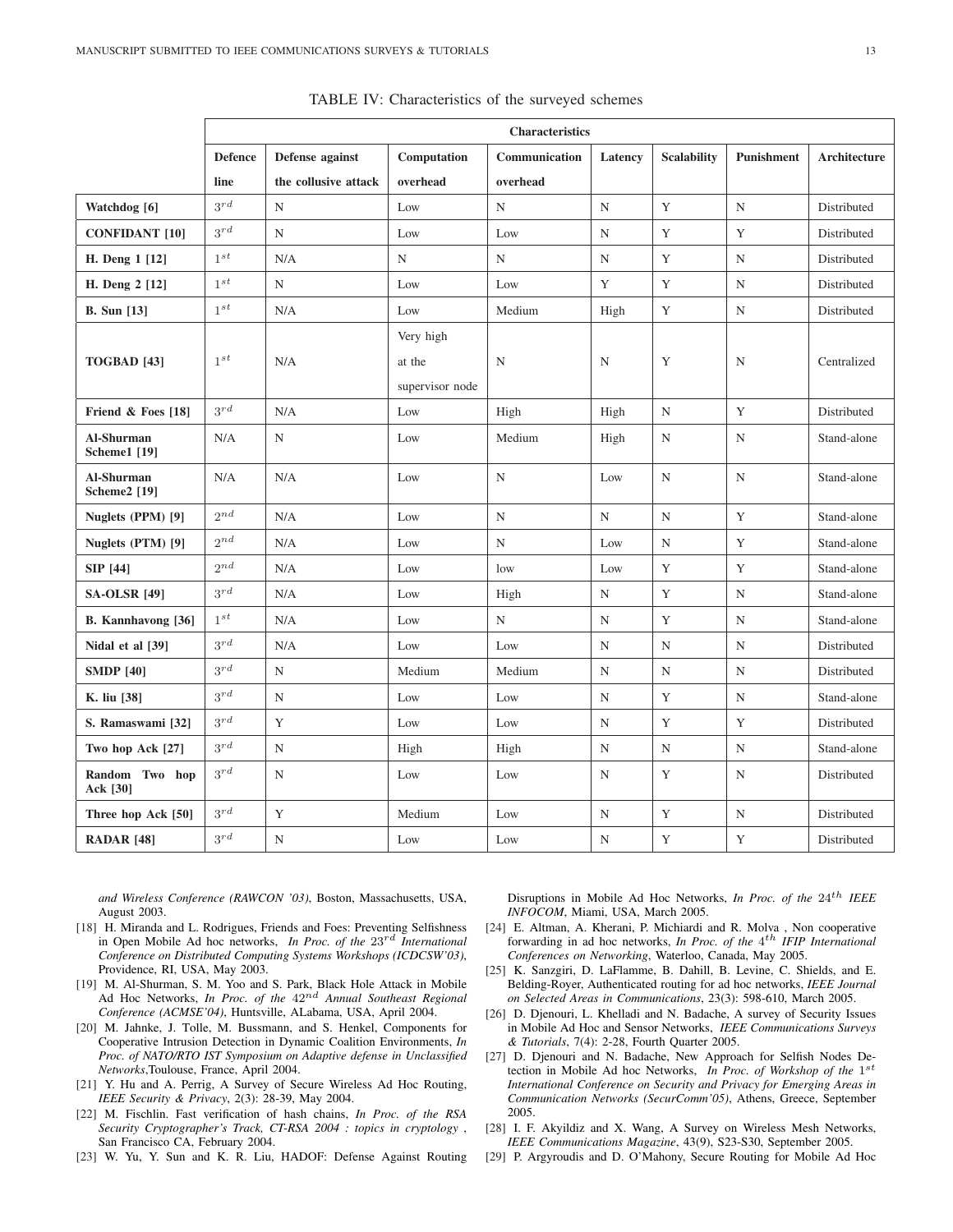|                                       | <b>Main assumptions</b>                                                                     | <b>Limitations</b>                                                                       |  |  |
|---------------------------------------|---------------------------------------------------------------------------------------------|------------------------------------------------------------------------------------------|--|--|
| <b>Passive Feedback based schemes</b> | Promiscuous mode operation is mandatory                                                     | Inherits all the Watchdog's drawbacks                                                    |  |  |
|                                       | No collusion amongst nodes                                                                  |                                                                                          |  |  |
| <b>ACK-based schemes</b>              | Authentication mechanism is deployed                                                        | Huge overhead generated due to the extra<br>Acknowledgment packets sent.                 |  |  |
|                                       | The requested node always sends back the<br>intended Acknowledgement                        | Decision ambiguity if the requested node<br>refuse to send back an Acknowledgment.       |  |  |
| <b>Reputation-based schemes</b>       | Preestablished list of friend (trusted) nodes                                               | Overhead induced in sharing reputation in-<br>formation amongst the nodes                |  |  |
| <b>Incentive-based schemes</b>        | Tamper resistant hardware is mandatory for<br>the operations of this category of solutions. | Legitimate nodes might be punished indi-<br>rectly due to their location in the network. |  |  |
|                                       |                                                                                             | A node can sell the same packet several<br>times to earn more money.                     |  |  |

TABLE V: A comparison on the different approaches: assumptions and drawbacks

Networks, *IEEE Communications Surveys & Tutorials*, 7(3): 2-21, Third Quarter 2005.

- [30] D. Djenouri and N. Ouali and A. Mahmoudi and N. Badache, Random Feedbacks for Selfish Nodes Detection in Mobile Ad Hoc Networks, *In* Proc. of the  $5^{th}$  *IEEE International Workshop on IP Operations and Management (IPOM'05)*, Barcelona, Spain, October 2005,
- [31] V. Balakrishnan, V. Varadharajan and U. K. Tupakula, Fellowship: Defense against Flooding and Packet Drop Attacks in MANET, *In Proc. of the* 10th *IEEE/IFIP Network Operations and Management Symposium (NOMS 2006)*, Vancouver, Canada, April 2006.
- [32] S. S. Ramaswami and S. Upadhyaya, Smart handling of Colluding black Hole attacks in MANETs and Wireless Sensor Networks using Multipath Routing, *In Proc. of the Workshop on Information Assurance*, United States Military Academy, West Point, NY, 21-23 June 2006.
- [33] Y. R. Tsai and S. J. Wang, Two-tier authentication for cluster and individual sets in mobile ad hoc networks, *Computer Networks*, 51(3): 883-900, February 2007.
- [34] Z. Ji, W. Yu and K. J. Ray Liu, Cooperation Enforcement in Autonomous MANETs under Noise and Imperfect Observation, *In Proc. of the* 3<sup>rd</sup> *Annual IEEE Communications Society Conference on Sensor, Mesh and Ad Hoc Communications and Networks (IEEE SECON)*, Reston, VA, USA, September, 2006.
- [35] Tolle, M. Jahnke, N. gentschen Felde, and P. Martini, Impact of Sanitized Message Flows in a Cooperative Intrusion Warning System, *In Proc. of the* 25th *Military Communications Conference (MILCOM 2006)*, Washington, DC, October 2006.
- [36] B. Kannhavong, H. Nakamaya and A. Jamalipour, A Collusion Attack Against OLSR-based Mobile Ad Hoc Networks, *In Proc. of the Global Communications Conference (GLOBECOM '06)*, San Francisco, California, USA, Nov/Dec 2006.
- [37] C. Basile, Z. Kalbarczyk and R. K. lyer, Inner-Circle Consistency for Wireless Ad Hoc Networks, *IEEE TRANSACTIONS ON MOBILE COMPUTING*, 6(1): 39-55, January 2007.
- [38] K. liu, J. Deng, P. K. Varshney and K. Balakrishnan, An Acknowledgment-Based Approach for the Detection of Routing Misbehavior in MANETs, *IEEE TRANSACTIONS ON MOBILE COMPUTING*, 6(5): 536-550, May 2007.
- [39] N. Nasser and Y. Chen, Enhanced Intrusion Detection System for Discovering Malicious Nodes in Mobile Ad Hoc Networks, *In Proc. of the Internationl Conference on Communication (ICC 07)*, Glasgow, June 2007.
- [40] T. Fahad, D. Djenouri and R. Askwith. On detecting Packets Droppers in MANET: A Novel Low Cost Approach, *In Proc. of the* 3<sup>rd</sup> International *Symposium on Information Assurance and Security*, Manchester, UK, August 2007.
- [41] X. Wu, D. K. Y. Yau, Mitigating denial-of-service attacks in MANET by incentive-based packet filtering: A game-theoretic approach, *In Proc. of the* 3 rd *International Conference on Security and Privacy in Communications Networks*, Nice, France, September 2007.
- [42] T. R. Andel and A. Yasinsac, Surveying Security Analysis Techniques in MANET Routing Protocols, *IEEE Communications Surveys & Tutorials*, 9(4): 70-84, Fourth Quarter 2007.
- [43] E. Gerhards-Padilla, N. Aschenbruck, P. Martini, M. Jahnke and J. Tolle. Detecting Black Hole Attacks in Tactical MANETs using Topology

Graphs, *In Proc. of the* 33rd *IEEE Conference on Local Computer Networks (LCN)*, Dublin, Ireland, October 2007.

- [44] Y. Zhang, W. Lou, W. Liu and Y. Fang, A secure incentive protocol for mobile ad hoc networks, *Wireless Networks journal*, 13(5): 569-582, October 2007.
- [45] S. Kurosawa, H. Nakayama, N. Kato, A. jamalipour and Y. Nemoto, Detecting Blackhole Attack on AODV-based Mobile Ad Hoc Networks by Dynamuic Learning Method, *International Journal of Network Security*, 5(3): 338-346, November 2007.
- [46] P. Agrawal, R. K. Ghosh and S. K. Das, Cooperative black and gray hole attacks in mobile ad hoc networks, *In Proc. of the*  $2^{nd}$  *International Conference on Ubiquitous Information Management and Communication (ICUIMC 2008)*, SKKU, Suwon, Korea, Jan/Feb 2008.
- [47] M. Amitabh, Security and quality of service in ad hoc wireless networks, Cambridge University Press; 1st edition, March 2008.
- [48] Z. H. Zhang, F. Naït-abdesselam, P. H. Ho and X. Lin, RADAR: a ReputAtion-based scheme for Detecting Anomalous nodes in wiReless mesh networks, *In Proc. of the IEEE Wireless Communications and Networking Conference (WCNC2008)*, Las Vegas, USA, March 2008.
- [49] B. Kannhavong, H. Nakamaya, Y. Nemoto, N. Kato and A. Jamalipour, SA-OLSR: Security Aware Optimized Link State Routing for Mobile Ad Hoc Networks, *In Proc. of the International Conference of Communication (ICC 2008)*, beijing, China, May 2008.
- [50] S. Djahel, F. Naït-Abdesselam and A. Khokhar, An Acknowledgment-Based Scheme to Defend against Cooperative Black Hole Attacks in Optimized Link State Routing Protocol, *In Proc. of the International Conference on Communication (ICC 2008)*, beijing, China, May 2008.
- [51] Z. Li, C. Chigan and D. Wong, AWF-NA: A Complete Solution for Tampered Packet Detection in VANETs, *In Proc. of the Global Communications Conference (IEEE GLOBECOM 08)*, New Orleans, LA, USA, NOV/DEC 2008.